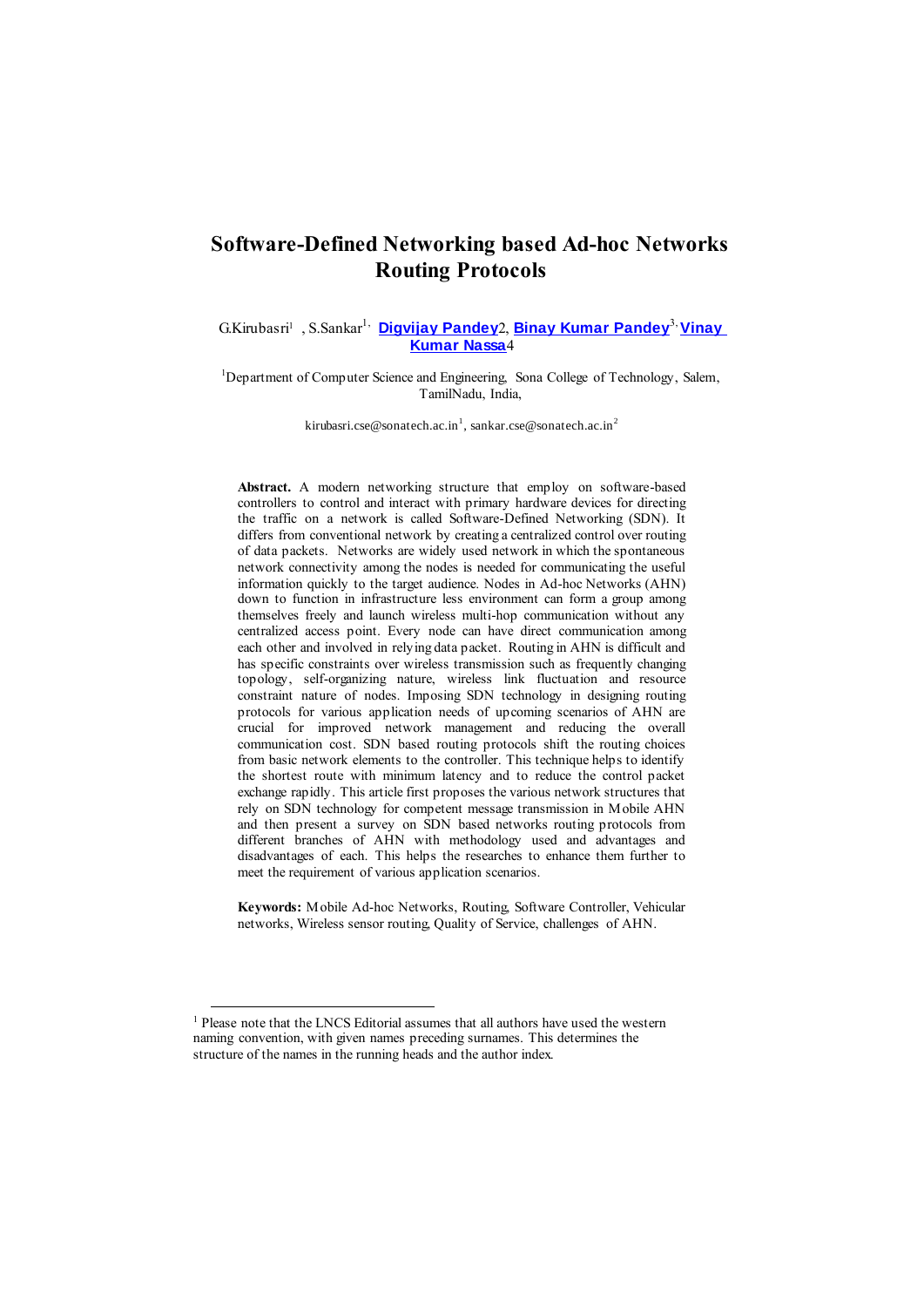## **1 Introduction**

A network provides wireless devices that communicate with each other directly without the assistance of a wireless gateway. Wireless networks often have to be managed and route data stream between wireless devices using a Base Station (BS) or a Wireless Access Point (WAP) device. The design of the wireless network is divided in two respects; one is infrastructure in which the nodes are connected with the permanent physical network. Therefore the exchanging packets between nodes happen by means of Access Point (AP). The next is infrastructure less architecture where the nodes are connected without any fixed physical network structure [1]. Linking the endpoints to the decentralized multi-hop architecture forms the networks. The nodes can operate as routers for the sending and receipt of data due to their lack of a centralized structure.Fig.1. Shows 1. (a) Infrastructure based and1. (b) Infrastructure less Network architectures of wireless environment. The AHN is built instantaneously by connecting the devices quickly since these devices should preferably be in close contact with each other, in this setup, the connection quality and network speed will be affected when adding more devices to the network.



**Fig.1.** Classification of wireless network

## **1.1 Design Objectives of Mobile Network (MANET) Routing Protocols**

- Should be scalable
- Should be entirely distributed, no central management
- Should be adaptive to change in topology due to node movement
- Calculation and maintenance of routes must include a sufficient number of nodes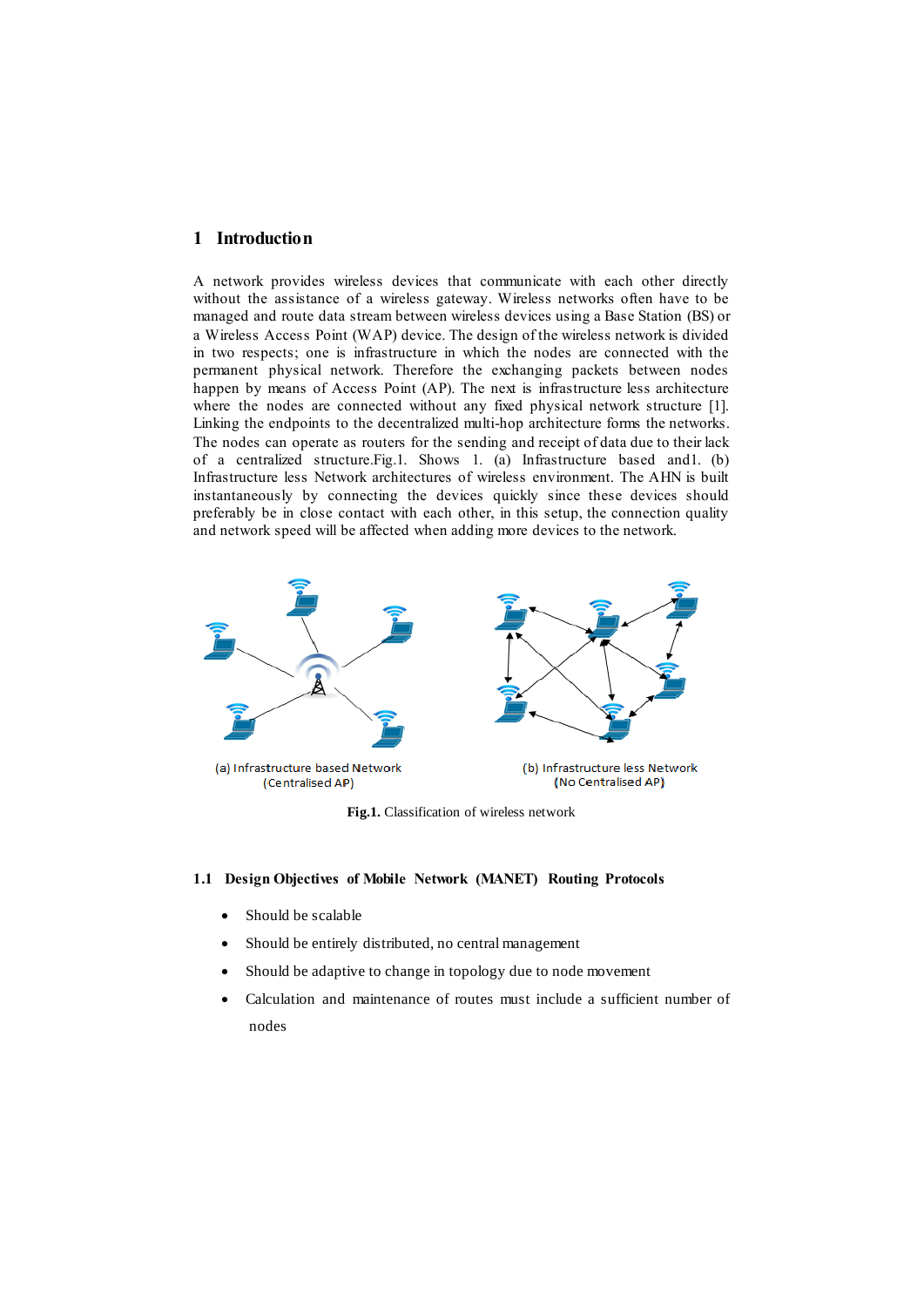- The global exchange must be localised with a high overhead must be loop free
- Stagnated paths must be effectively avoided
- Must converge fairly on best routes quickly
- The best use of precious resources is needed: bandwidth, power of battery, memory, computation.
- The QoS should give time sensitive traffic support assurances [1].

### **1.2 Properties of Mobile networks**

Mobile networks possess numerous features and the most essential are as follows:

- **Self-organizing:** Without centralized control, nodes can promote coordination amongst themselves by their own. With the Self-organizing nature of devices, possibility of On-the-fly network configuration in hostile environment
- **Dynamic Topologies**: Continually changing network set-up over time, multihop communication takes place either in unidirectional or bi-directional way.
- **Bandwidth constrained, variable capacity links:** The dependability, efficiency, strength and capability of wireless connections are generally lower than the wireless network.
- **Autonomous Behaviour:** Each node can operate as a host and router that demonstrate its independent activity. The network requires little human involvement; thus it is completely autonomous.
- **Decentralized administration**: Mobile networks differ from other network by without having pre-fixed infrastructure and centralised management. Mobile hosts are subject to regular network connection development and maintenance. AHN is less cost effective [2].
- **Resource Constraint devices:** In general, few or most of the mobile nodes are relying on their energy, Network devices have less memory, less power, and less lightweight attributes.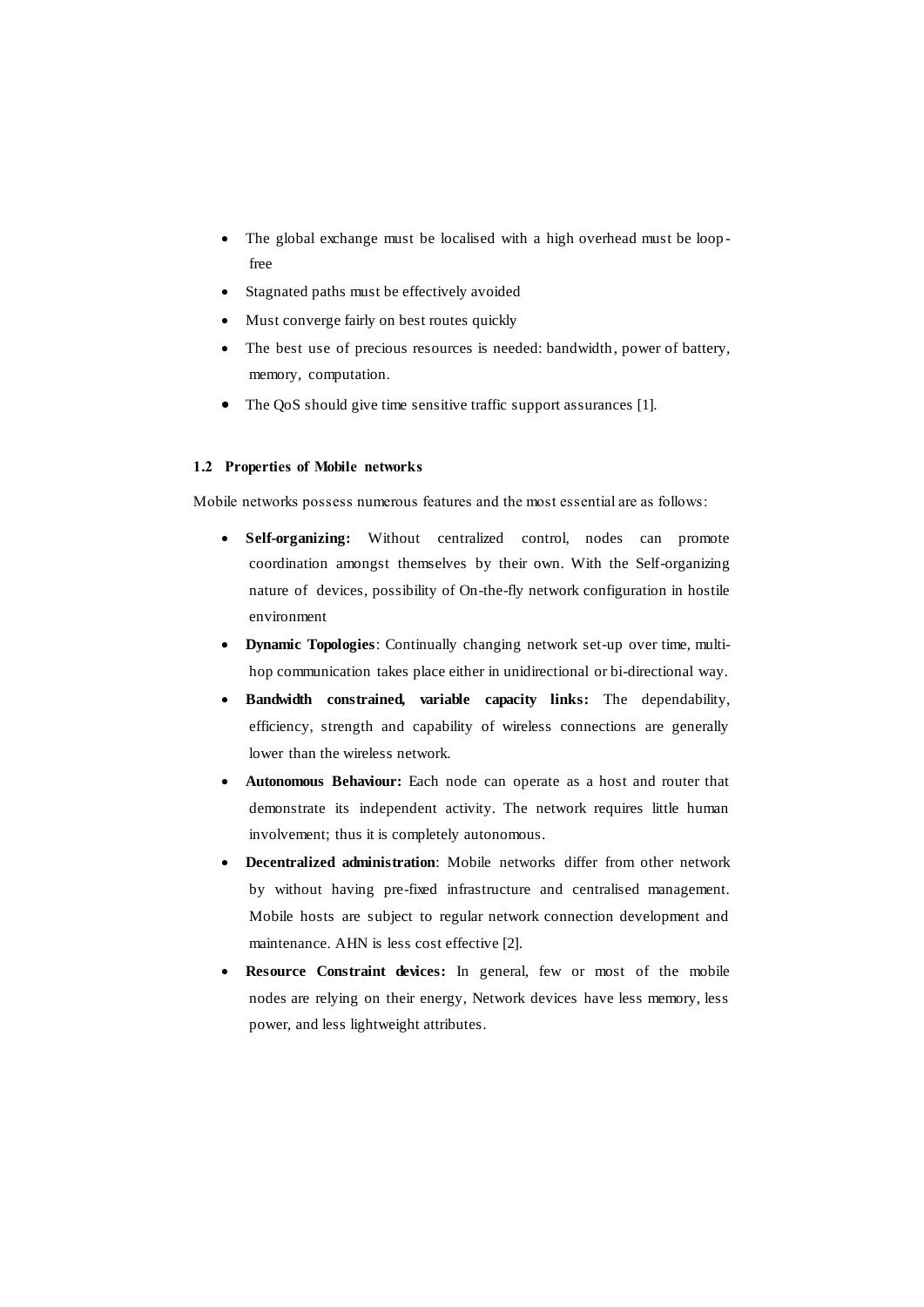- **Shared bandwidth:** The utilisation of a shared communication channel is one of the main features of wireless networks. The bandwidth for a host is low because of this sharing.
- **Vulnerable to attacks:** Because of the distributed nature of AHN and the absence of central firewall gateway, the Security risks tend to be worsened in wireless networks in routing and host configuration functionality [3].
- Peer-to-Peer communication (P2P): network devices are immediately accessible through a P2P wireless link to each other's resources.
- **Distributed management:** No direct communication provision for a BS. Rather, nodes interact directly with one another and each node is a router and a host. Failure of one node does not interfere with the overall network communication [4].

Self-sustaining nature of AHN makes them very helpful in emergencies like natural calamities, actions involving military aid, or simply to transport information rapidly between two computers. Although AHN has simplicity in its usage and scalability, in the actual world has physical and performance limits. There are numerous challenges in this area without constant infrastructure. Routing, bandwidth limitations, hidden terminal issues and small energy are the challenges of the AHN that needs to be answered. Some of the critical issues in AHN are described in the following section [5], [6].

## **1.3 Issues of Mobile Network**

- **Dynamic network topology**: The regular node movement causes frequent route breakdowns makes a network more challenging.
- **Insufficient admission control:** Managing the network topology and controlling the channel utilisation is difficult due to lack of centralized network authority.
- **Limited bandwidth:** The low radio frequency reduces the data rate through wireless networks. Thus, it is vital to optimise the bandwidth by maintaining a minimal overhead [7].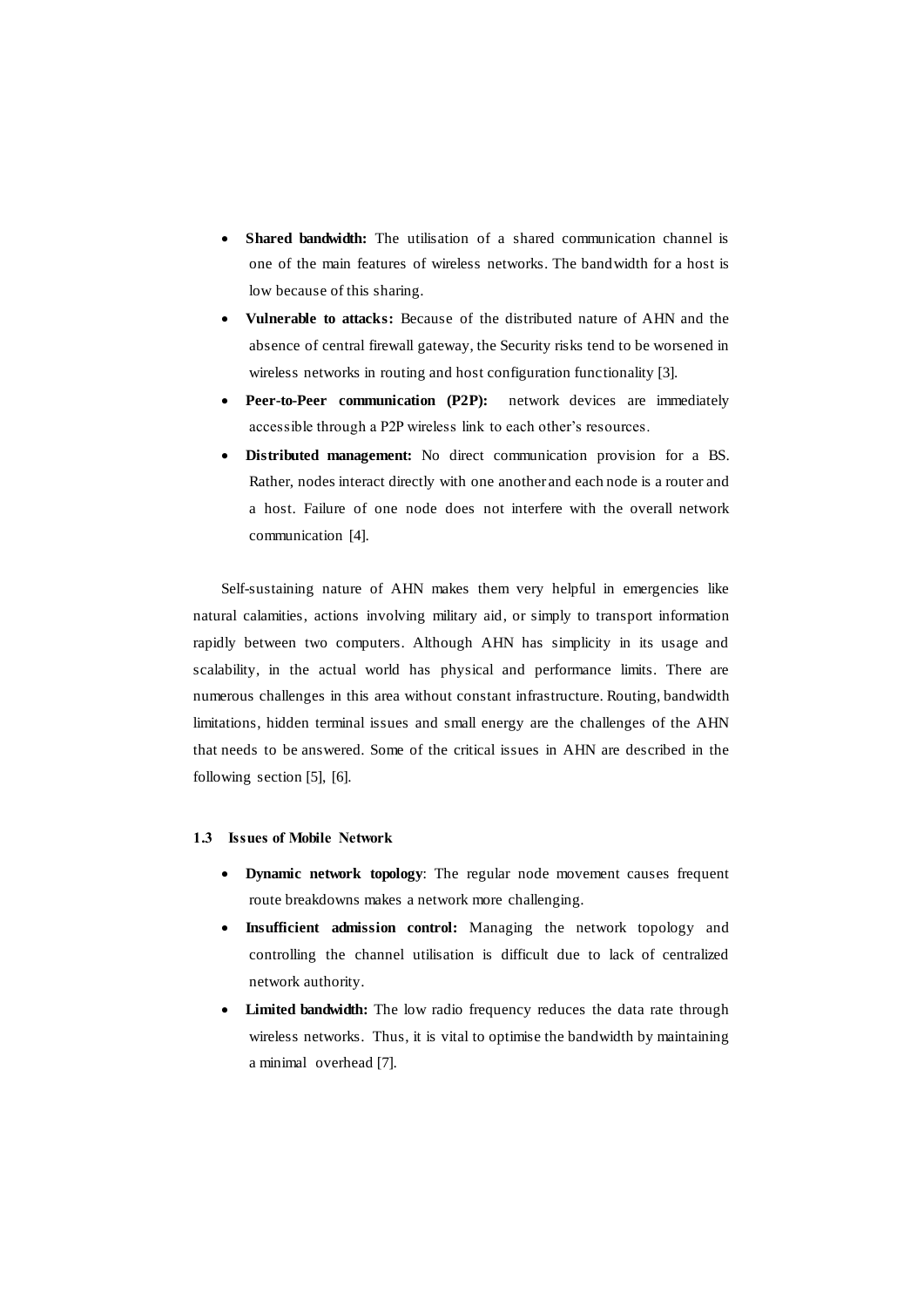- **Energy constraints:** Shorter battery life of nodes is a significant problem in the design of a network. This limited energy has to be utilised carefully for monitoring, data collection and processing and for routing packets to their destination.
- **Routing overhead:** The routing table produces stalled routes resulting to overhead routing caused by the dynamically changing devices in AHN.
- **Packet loss due to transmission error:** Wireless networks are susceptible in nature and typically result in frequent packet loss owing to traffic crashes induced by hidden terminals, interferences and frequent node movement interruptions.
- **Frequent network partitions**: Random node mobility leads to a partitioning of the network. This mostly impacts the middle nodes.
- **Inadequate physical security:** Mobile nodes are highly inclined to attacks both inside and outside the network.
- **Quality of Service (QoS):** Maintaining the expected QoS by the application is difficult owing to infrastructure less network and poor link choice made by the relay nodes for routing the traffic. Reliability, resolution, throughput, packet delay, control packets and transmission efficiency are the fundamental QoS factors required by many applications.
- **Interference:** This is the biggest concern of interference with mobile AHN. Links rely on the quality of the transmission. One node can readily interfere with another node during the transmission by which it has interfered.

Though there are some practical limitations to the overall capacity of AHN, the distributed nature gives them an advantage for a range of applications, where no middle node to limit the data forwarding and can increase network scalability over wirelessly operated networks [8], [9]. With the increased number of miniaturized hardware as well as advancement in wireless communication technology, AHN become more popular through its widespread application. Based on the application framework the network fit into, AHN can be classified into four categories such as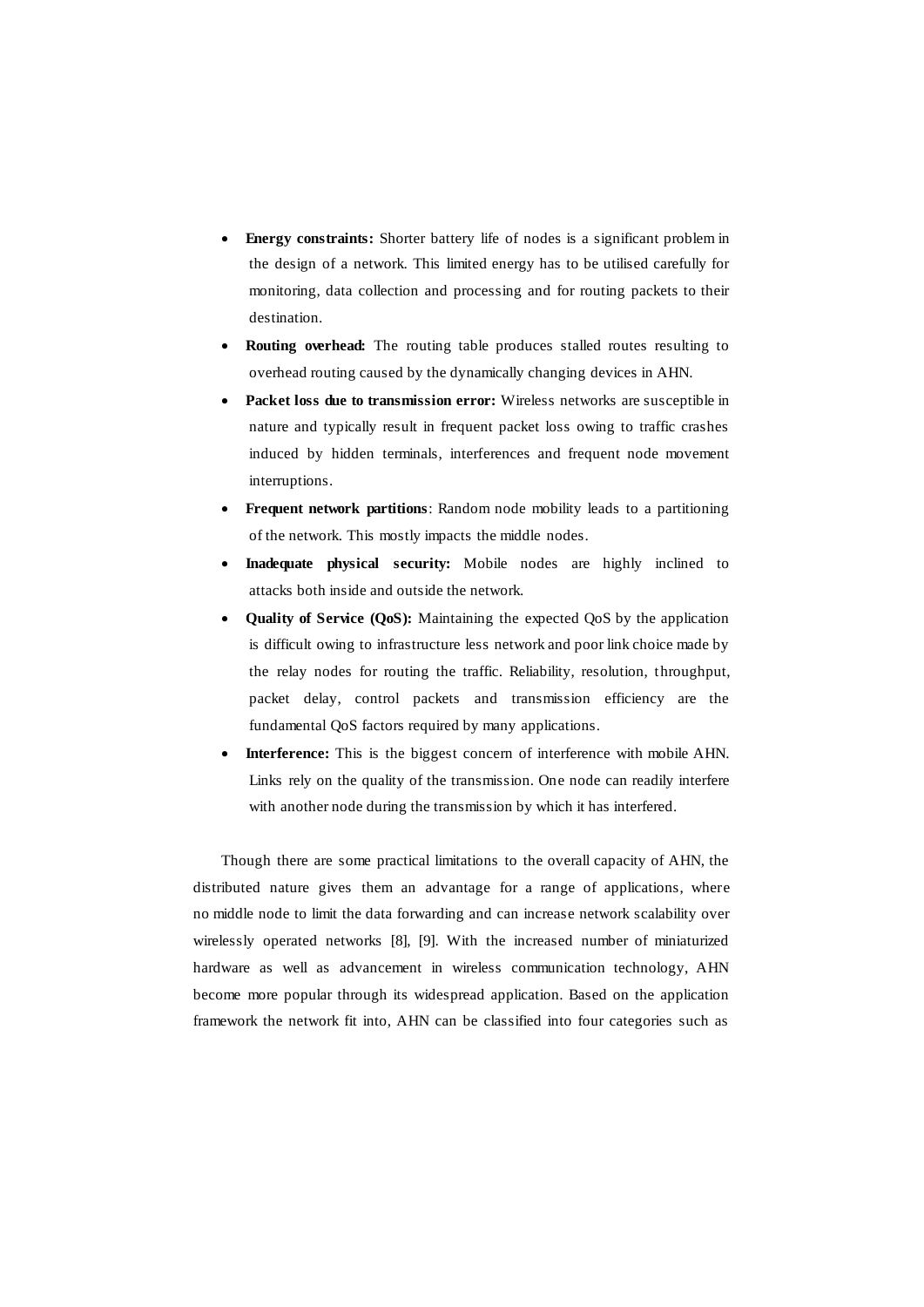Mobile Networks (MANETs), Wireless Sensor Networks (WSNs), Wireless Mesh Networks (WMNs), and Vehicular Ad-hoc Networks (VANETs).

Designing an appropriate routing protocol is most significant task in Ad -hoc networks and is critical for the basic network operations. Nodes in AHN can communicate with in the range of coverage and must depend on its neighbor for relay the packets towards the destination [10], [11]. A routing protocol should lead the packet transmission among the nodes from source to destination and it must be wise enough to satisfy the QoS requirements and performance metrics of the associated application. Some of the exclusive properties of AHN make routing an interesting and challenging. Routing is the way to find the optimal path for enable the communication between nodes [12]. AHN must supply messages in the right place and in an adequate method. Within AHN, each device works as a router without any common connecting access point. The user nodes must perform the routing that can be mobile, unstable, and with few energy and resources [13-15].

#### **1.4 Classification of AHN routing**

Wireless network routing techniques may be classed based on the routing information notifications method, time information use, topology information use and resource use [16], [17]. Related to routing information notifications method, the first category consists of Proactive (table-driven) routing protocols includes Destination Sequenced Distance Vector Routing (DSDV) protocol, Wireless Routing Protocol (WRP), Cluster head Gateway Switch Routing Protocol (CGSR). The routing tables are constructed in these protocols before packets are transmitted and each node knows the paths to all other network nodes [18], [19].

As reactive, routes are formed and the results of the route are saved in a cache when necessary. A route repair operation is launched when intermediate nodes relocate. The protocols come under this category are the Dynamic Source Routing Protocol (DSR), On-demand Distance Vector (AODV), Associativity-based Routing (ABR), Flow-Routing Protocol (FORP), and Preferred Link-Based Routing (PLBR). The advantages of reactive and proactive routing systems are combined with hybrid routing. These protocols adapt by nature and adjust mobile nodes according to their zone and position. Core-Extraction Distributed Routing (CEDAR), Zone Routing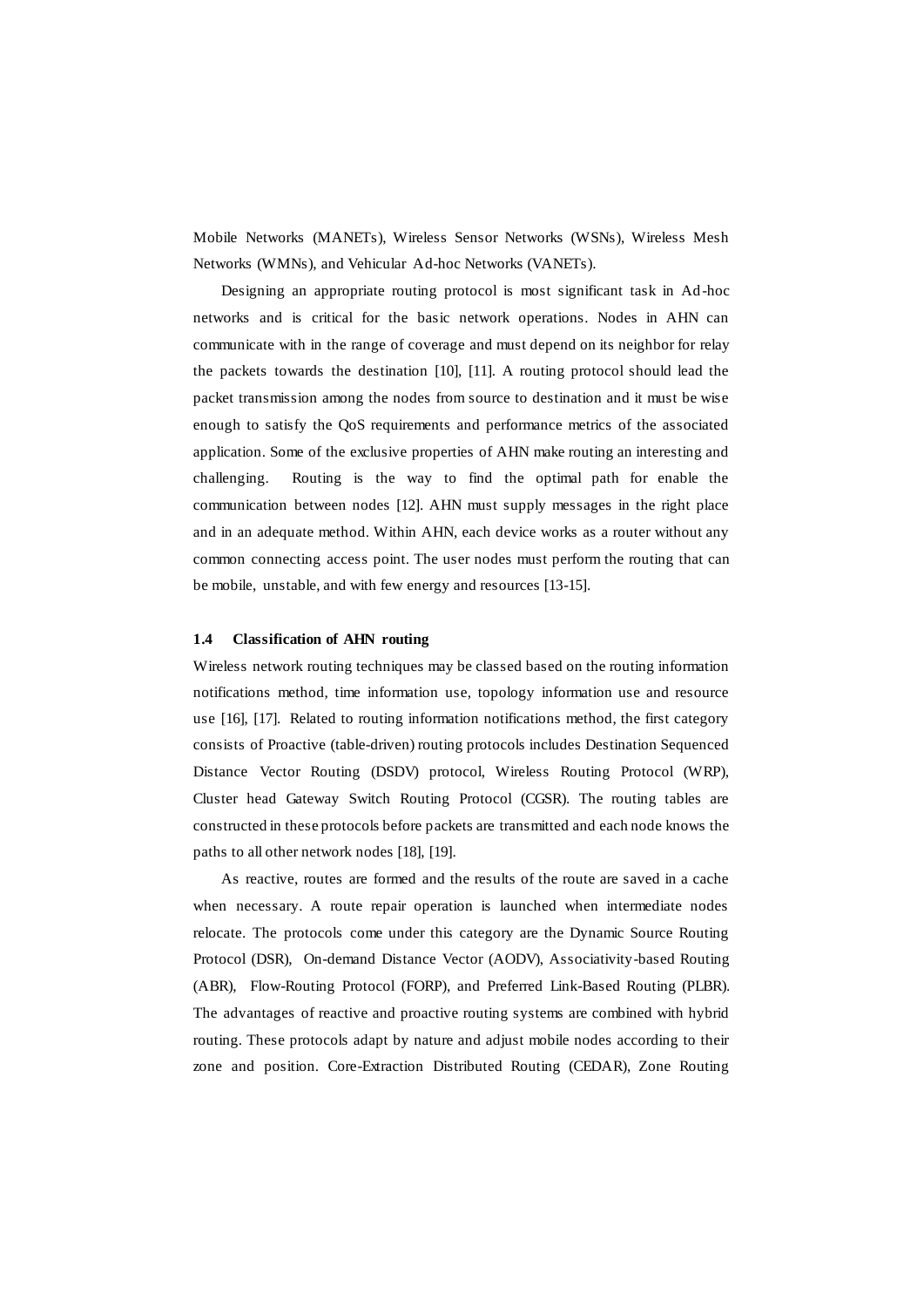Protocol (ZRP) and Zone-Based Hierarchical Link State Routing Protocol (ZHLS) are come under hybrid routing [20], [21].



**Fig.2.** Classification of Routing protocols for Networks

The protocols using the Temporary Information (TI) for routing are classified as past temporal and future temporal routes of information. In these routes, depending on the duration of stability of the wireless networks, each node retains the count of the beacons of its neighbors in order to assess temporal stability [22 - 25]. FORP, Routelifetime Assessment Based Routing (RABR) and Location-Based Routing (LBR) are the future TI routing. DSDV, Source-Tree Adaptive Routing (STAR), DSR, AODV, Fisheye State Routing (FSR), Hierarchical state routing (HSR) are the past TI routing protocols. According to the use of specific resources, PAR and LAR are power-aware routing systems and location-aware routing systems respectively [26].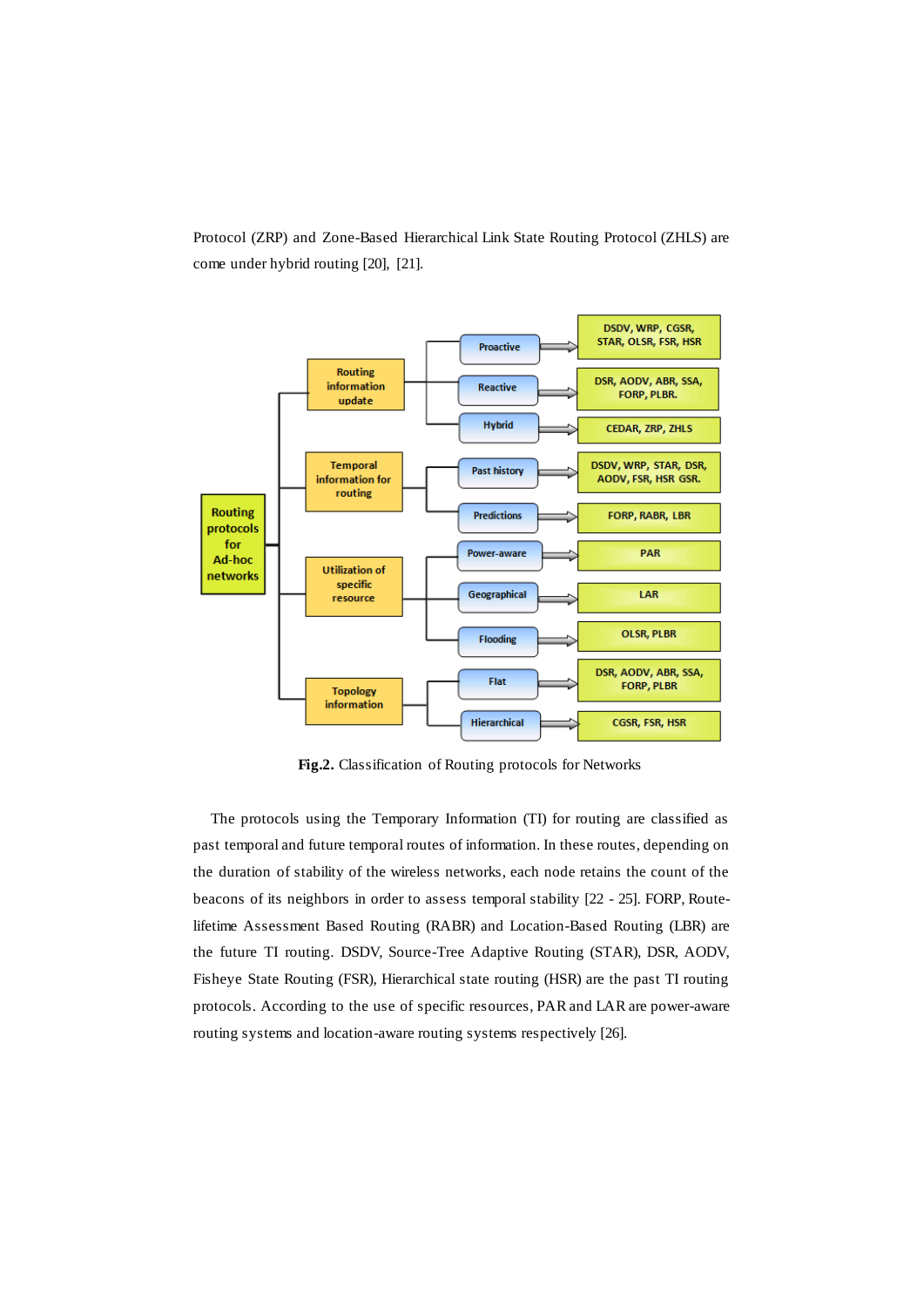#### **1.5 Introduction to SDN over wireless environment**

The evolution of SDN has played vital role in the creation of Next Generation Networks (NGN). A paradigm change has been introduced for advances in SDN, which seeks for centralized designs for wired and wireless networks in a similar way [27].

SDN technique unbundles the control plane from the transmission system into switches and aggregates all control plane into a single controller. SDN allows for the management of the network behaviour by software outside of the physical connection network devices. The operators are able to quickly create unique, distinctive new services by not connecting the hardware from the software, free from closed and proprietary platforms. The central controller collects network data from switches and calculates optimum routing pathways for switches based on global network information in an SDN-based routing architecture. The overhead routing is substantially reduced, as switches do not need to communicate routing information [28], [29].

Intention of SDN is to create an unbounded, user-connected network administration framework for transmission devices. Depending on the s cale of the network, a control plane may be one or several [30]. A rapid, dependable scattered control with distributed configuration may be established in many controller setups. Differentiated data planes from control planes play a major part in SDN in extensive speedy computing network, whereas switches employ the flow table for data plane packet forwarding. Five important characteristics of the SDN focus are:

- Divide data plane from the control plane
- Get a broad overview and provide to the centralised controller of the whole network.
- Open interfaces between data plane devices and control plane devices
- Network can be programmed by external applications.
- Ensure the overall management of traffic.

In a variety of infrastructure-heavy wireless network environments, SDN offers flexibility. There is a lot more of an industry turn in the infrastructure-heavy environment. This offers SDN flexibility to provide a selection of vendor appliances,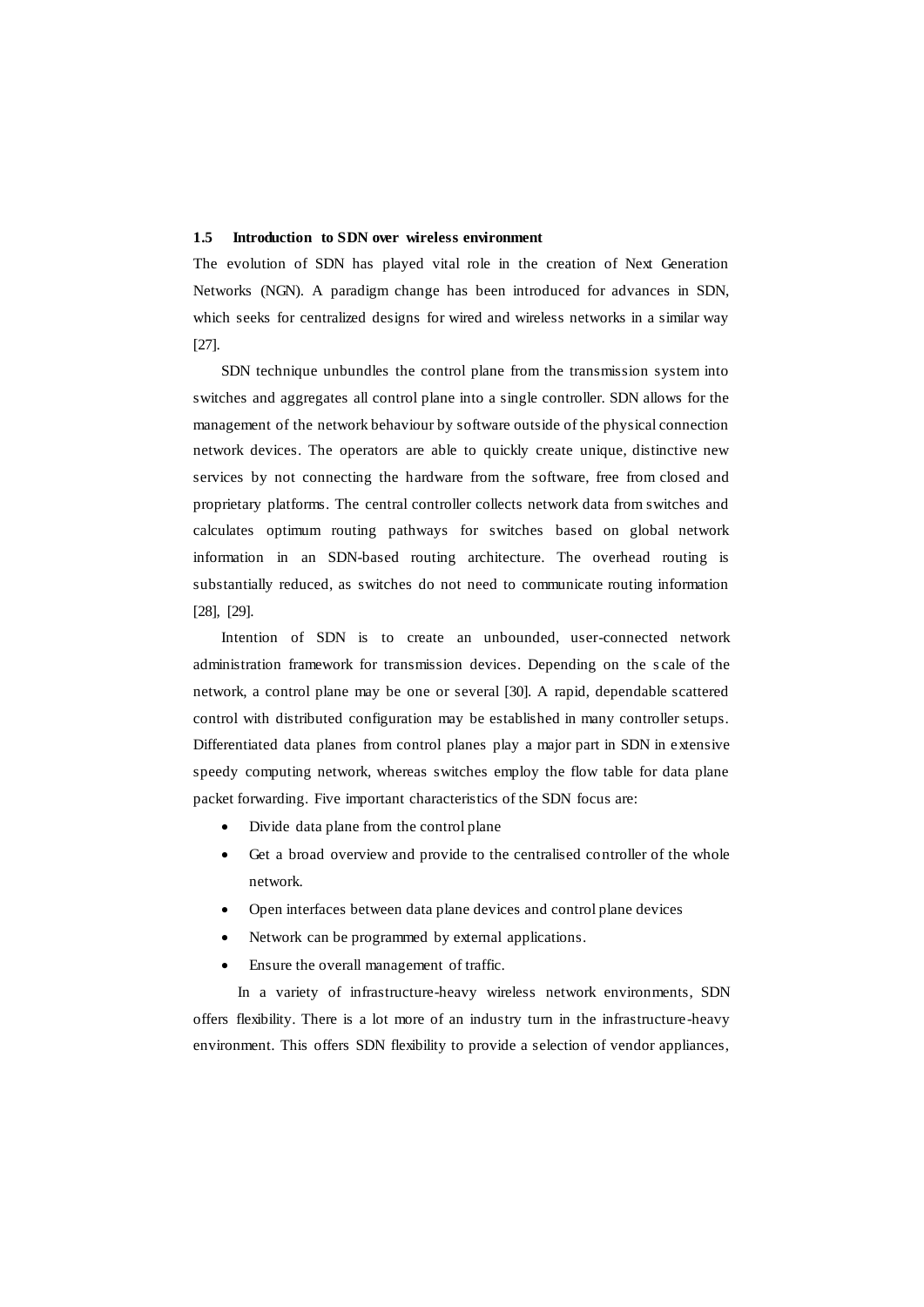enhance network latency and provide inexpensive transfers between vario us wireless network technologies to these dense Wireless Network operators. In contrast to the Packet Gateways (P- GW's) in the network, SDN may mainly be used for mobile networks, distributing the data plane over several inexpensive network switches.

### **1.6 Contributions of the paper**

The proposed paper includes the aspects of SDN based Ah-hoc routing protocols as follows:

- Opportunities and challenges of SDN in AHN and impact over the design of routing protocol with SDN in AHN
- Architectural components of SDN are explained with its functionalities related to AHN
- Applications of SDN in different networking domains and the benefits of SDN used in various application scenarios are explained with an example.
- Classifications of SDN based routing protocols for AHN are described with their pros and cons.

#### Organization of the paper is given as follows:

In section 2, Comparison of SDN with Traditional network, Reference architecture, Components of SDN, Various applications of SDV over different scenario is described. Section 3 explains the Classification of SDN-based Networks and section 4 details the challenges of routing protocols in AHN. Section 5 presents the various SDN based routing protocols for AHN and section 6 concludes the chapter and the details of future enhancement is given.

## **2 SDN for Wireless Networks**

## **2.1 Conventional Vs Software Defined Network**

In general, data plane and the control plane are the two components used to form the network designs. The main duty of the data plane is to send packets according to the IP address of the r recipient host. The fundamental role of control plane is to determine the end-to-end path for forwarding the packets. In a typical network design,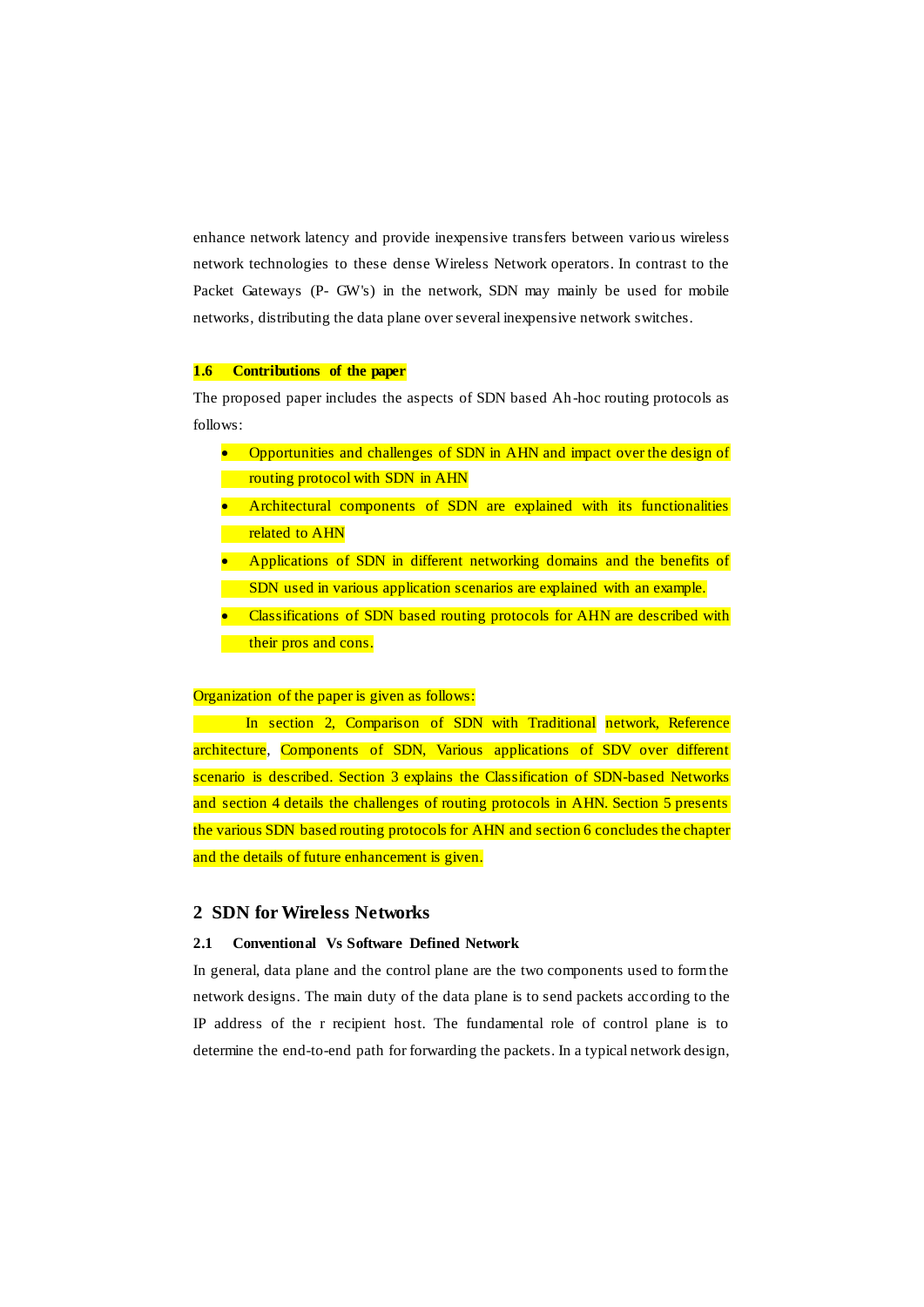the operations of these planes are grouped together in every router. The fo rwarding table is a critical component of the data plane and includes Internet Protocol (IP) address entries. The transmission function matches the arriving packet with the destination IP address in the packet header to the entries in the transmission tab le and determines the activities to be performed. These items in the forwarding table are configured with the routing function [31].

The networking architecture, which defines the software, removes the control plane operations from the routers and transfers towards a piece called SDN Controller (SDNC). The transmission function remains on the router, but the SDNC is used for the routing function. This distinction means that the routers are called forwarding devices. SDN is software-based whereas conventional networking is often hardware based. Since it is software based, SDN is more flexible and enables users to manage resources digitally throughout the whole control plane more easily and more quickly. Conversely, conventional networks are linked and administer their set-up via switch, router and other hardware [32].

SDNC provide Application Programming Interface (API) connected north-bound interface functionality. Due to this connection, the creators of applications may programme the network directly, in contrast to utilizing the standard networking protocols [33], [34]. Instead of physical infrastructure, SDN permits customers to utilize software to prove new devices so that Information Technology (IT) managers may control network channels and arrange network services proactively [35]. SDN has also the capability, unlike traditional switches, to communicate better with network devices. The main distinction between SDN and conventional networking is represented by virtualization. SDN produces an abstract duplicate of physical network when whole network is virtualized and enable to provide resources from a centralized place. Conversely, the physical placement of the control plane in a conventional network restricts a traffic flow control capacity of an IT administrator.

The SDN enables the control plane to be accessible via a connected device on a software basis. This access enables IT administrators to regulate circulation from a centralized User Interface (UI) in more detail. It provides better control over the way network functions and network configurations. This site is centralized. Especially in network segmentation, the ability to process various network settings from a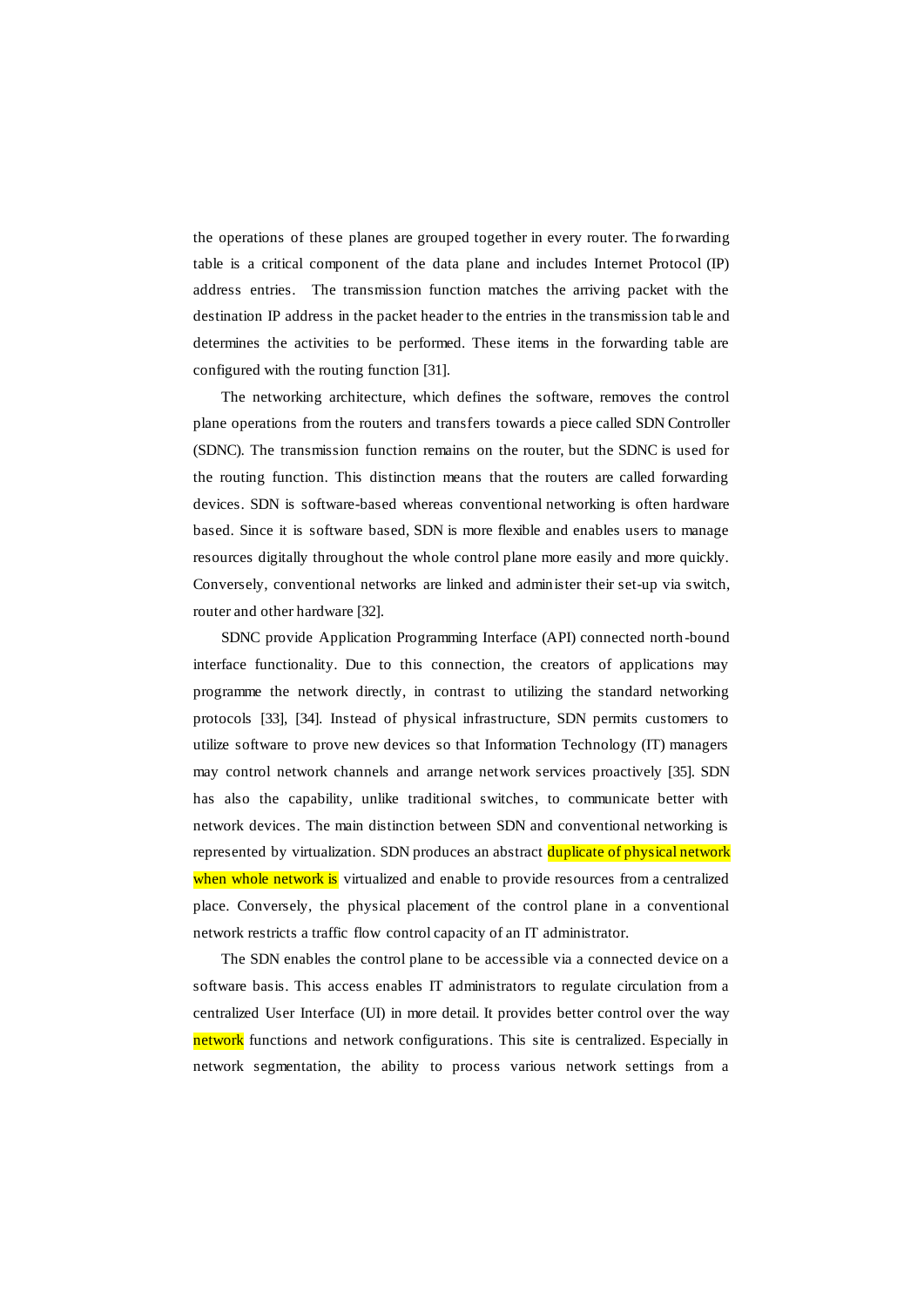centralized UI rapidly. SDN has become a popular alternative to conventional networking, allowing IT managers to provide the necessary resources and bandwidth without the need for extra physical infrastructure investment. New hardware is required to boost the capacity of traditional networking.

#### **2.2 SDN Reference Model**

The SDN Wireless Network (SDWN), a software-based and highly efficient network control, is predicted in order to facilitate the administration of Wireless Operators. The SDWN also opens up several constraints in typical wireless networks and have new options for advancement in network structure. SDN isolates the control functions and transfers them to a central entity known as the SDN Controller [36]. All nodes are used as both forwarders and end hosts in the proposed SDN-based AHN. They have restricted broadcasting ranges, such that both data transfer and control take place through multi-hop pathways. In this background the SDNC need to perform following tasks for efficient routing:

- For each modification in network topology, SDNC broadcasts route changes to the entire network.
- Connection details are continually sent to SDNC from which it can learn the topology of the network.
- The path to SDNC is kept in each node.

Fig. 1 illustrates the three levels and a number of standard interfaces in SDN design. Application layer and control plane are connected through the APIs, also known as the northbound interfaces [37]. In particular, the rules and directives of the application layer for controllers are translated via the northbound interface . The boundary that connecting a control unit in the control plane and hardware devices within the data plane is indicated by the southbound interface. OpenFlow, specified by the Open-Network Foundation, is a common SDN southbound interface. A number of controllers, including NOX, POX and Floodlight, have been designed based on OpenFlow. Southbound interface is used by the controller for employing the network management on the functional devices at the network layer using the southbound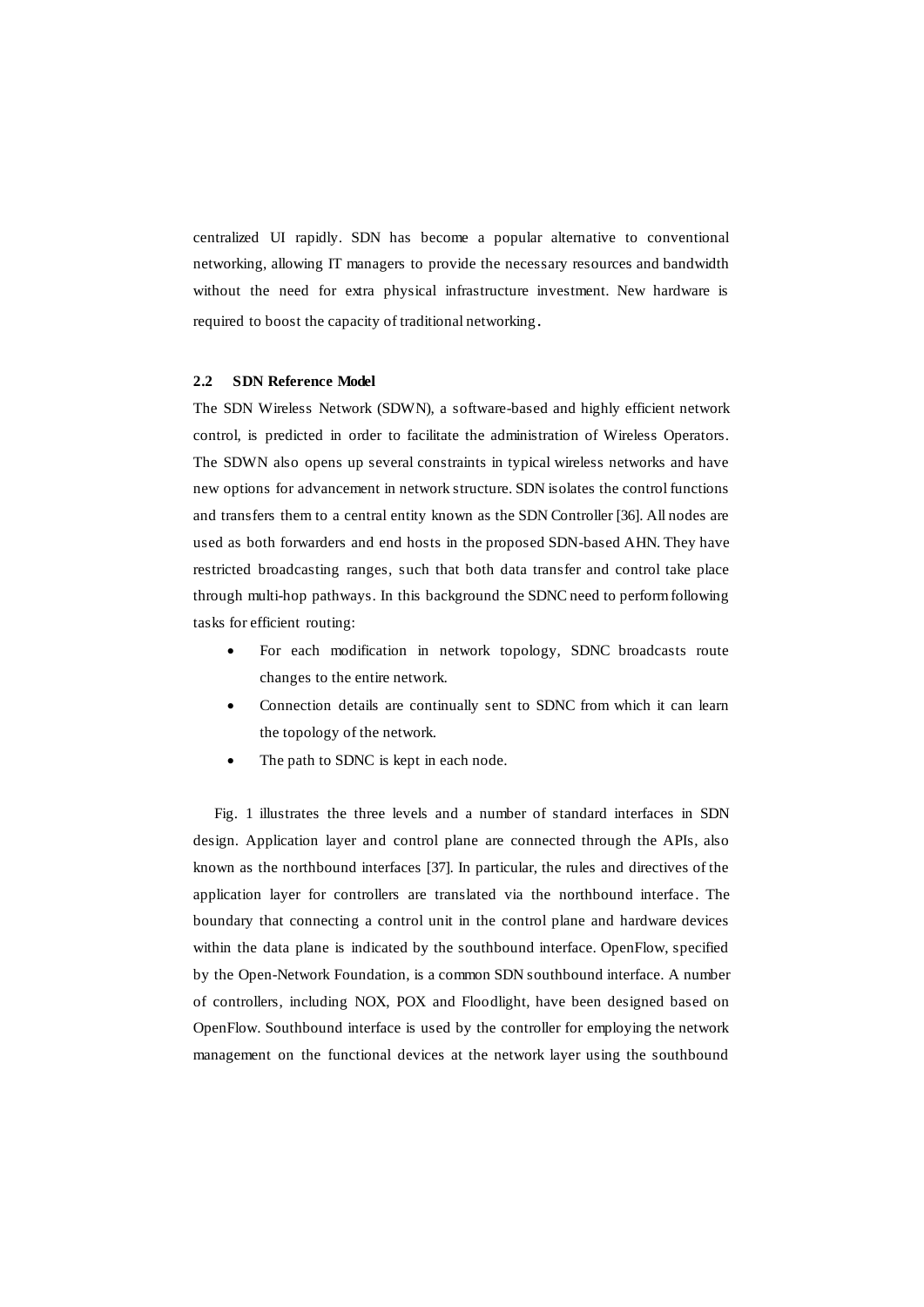interface. The east-west bound interface is responsible for communication in the control layer between different controllers.



**Fig.3.** SDN architecture for Networks

In addition to other features like load balancer, QoS, policy and firewall, the routing feature is implemented within the SDNC as an application [38], [39]. The SDNC manages the network state, for example network topology, linking rates and flow information. The flow-based transmission model enables for QoS priority for entries (ie. flow rules) and differential network traffic services.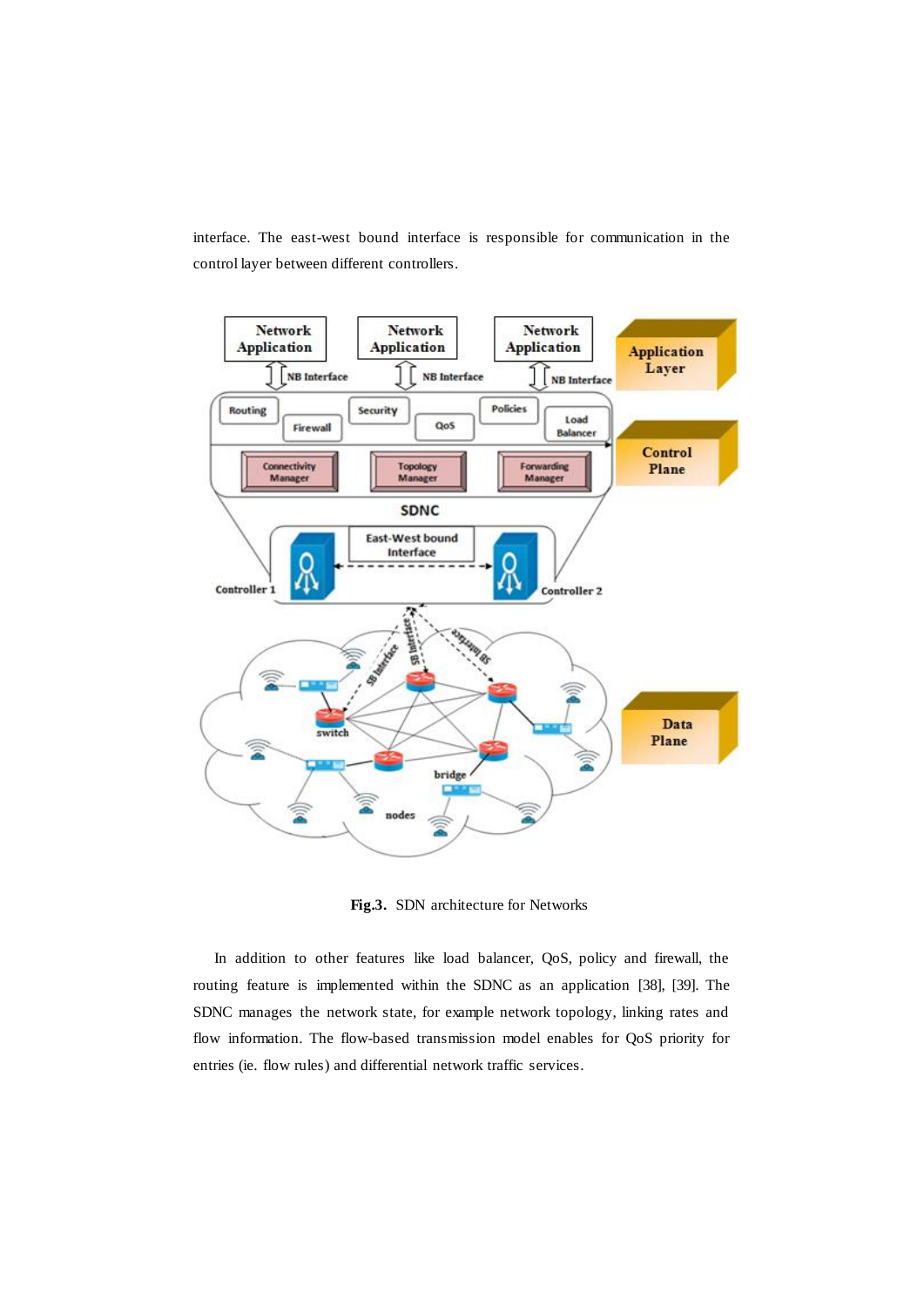## **2.3 Components of SDN Architecture**

The SDN Architecture consists of different components and each has its own duty in running the network effectively [40]. The basic SDN Terms, SDN Components are as follows:

- **Network Devices (Data Plane):** Data Plane consists of several physical and virtual connecting devices. But with SDN, just the data plane is available for network devices. So, the main task of these network devices is only forwarding the data. This provides a very efficient Forwarding mechanism.
- **SDN Controller (Control Plane):** The most important and central component of SDN architecture is SDN Controller, it is called as the intellect of the system. The SDNC is used to govern all data plane devices. The application on the application layer is continuously monitored. This top and bottom layer is connected by the SDN Controller using interfaces.
- **Sound bound Interface:** To enable the communication with bottom layer of network elements through southbound protocols – Openflow, Netconf, Ovsdb, etc.
- **Northbound Interface:** North Bound Interfaces (NBI) is an interface of SDN and SDN controller applications, generally offering a short overview of the network's behaviour and requirements straight away. This may happen at any level of abstraction and in a range of functions.
- **Network Operating System (NOS):** It is software that is supplied on conventional server hardware separately and delivers APIs as a platform in SDN applications for switching or routing. Current examples include OpenFlow, which is being upgraded by start-ups such as ADARA, LineRate, Midokura and Brocade includes updates to the NOS (for example, Big Switch, IBM, NEC etc.). It abstracts transport layer and virtualized network services, providing northern bound APIs which enable the network to be programmed and services requested by applications. In most SDN architectures, the SDN NOS stands for controlling layer.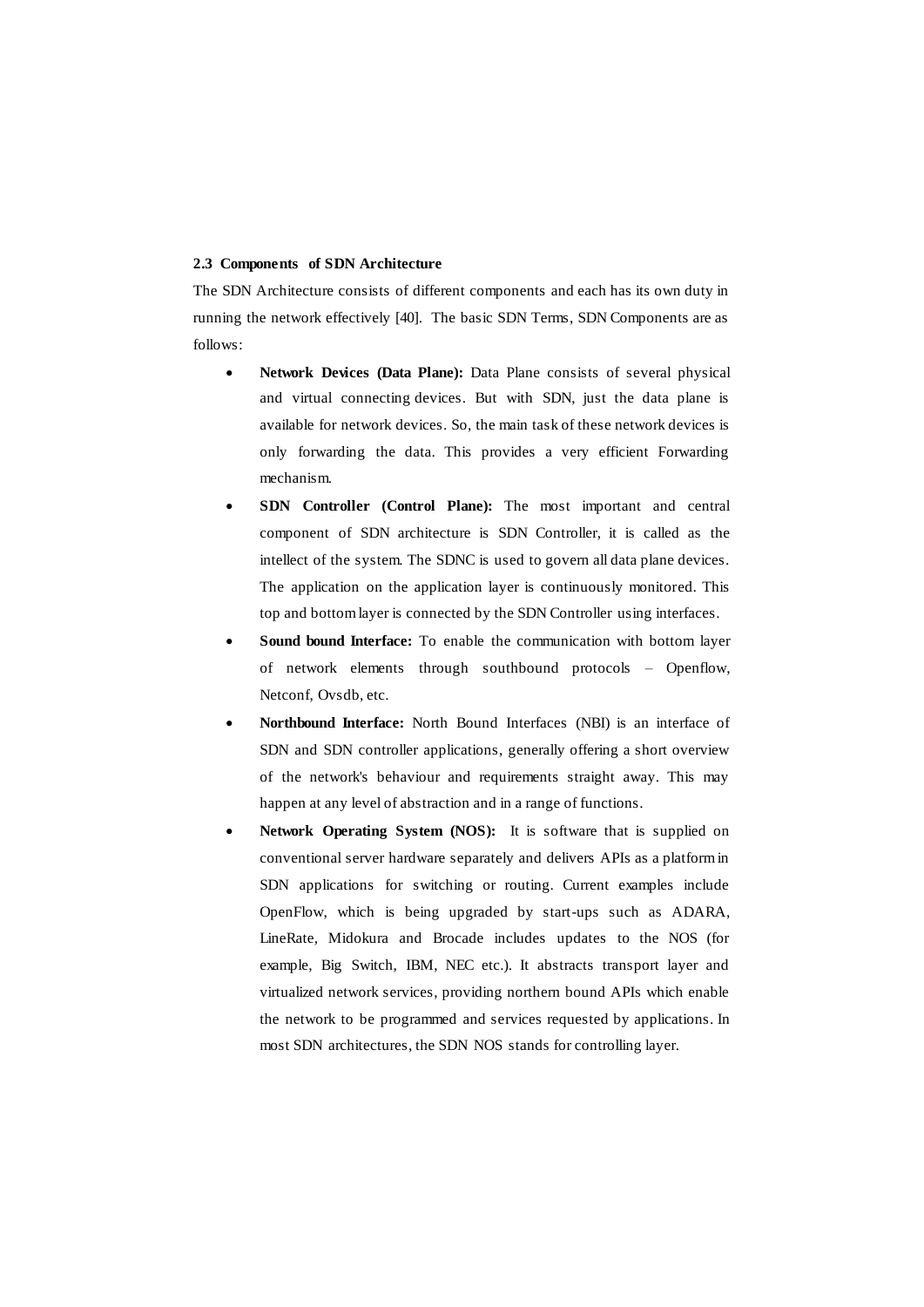**Application and Services (Application Plane):** SDN applications are programmes which send their requirements of network needs and network behaviour to the controller explicitly, directly and programmatically using NBIs. In addition, for internal decisions, they may use a conceptual representation of the network. A SDN system comprises of one or even more NBI drivers and one SDN application logic. SDN Applications can expose an abstract network control layer by themselves to offer one or higher level NBI via the relevant NBI agents.

Application layer is open space to design the most inventive application by utilising all topology details, current status and facts about the network. Applications are implemented like the network automation, network setup and administration, network monitoring, network fault resolution and safety policies. Such SDN applications can provide final solutions for real-world enterprise networks and data centres. SDN applications are developed by network vendors.

 **Management and Administration:** In every application, there is a functional interface to a manager for SDN controller and network element. The manager has to assign the resources to the applications residing at higher plane from a resource pool in the lower and to provide accessibility information which allows lower and higher levels to communicate with one other. Further management features are not excluded, subject to restrictions on the exclusive control of an application, the SDN controller on any particular resource. Each unit from north to south planes may reside to a distinct administrative framework. The manager shall live in the same administrative domain as the managing entity [41].

## **2.4 SDN Applications**

#### **2.4.1 Datacenter**

Due to versatile and vendor-neutral property of SDN network, the operators of data center and network domain, clients are similar in using the application. . Updating a policy or enhancing a specific application is not about buying a new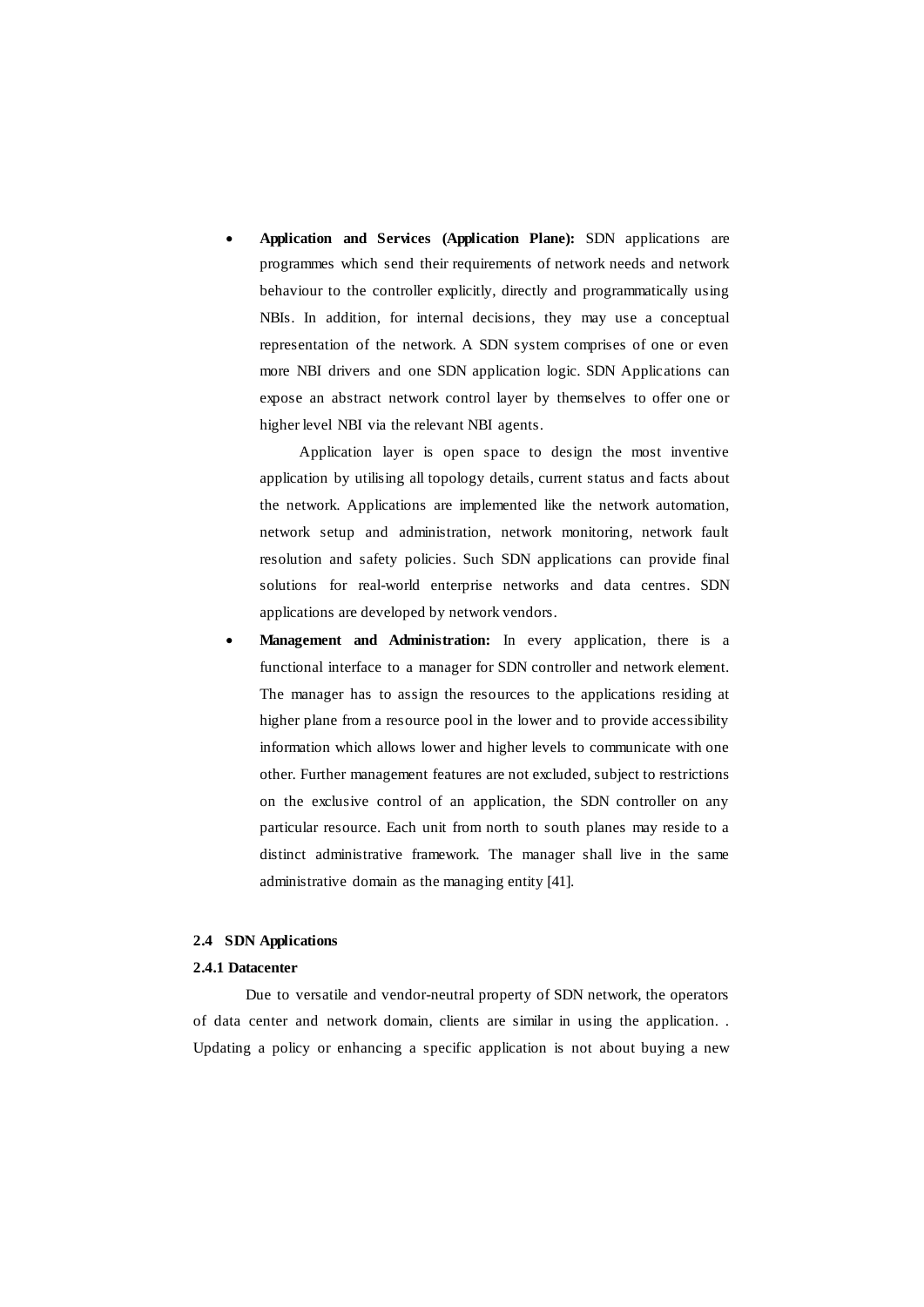device or confronting a proprietary physical interfacial instead programming software [42], [43]. A Software-Defined Data-Center (SDDC) utilises virtualization practices in order to separate the hardware infrastructure into a separate virtual machine. For SDDC customers, the benefit are that the infrastructure cannot be built rather they simply can "rent" them via the cloud if they need computing, networking and storage resources. Fig.4 shows the exploitation of OpenFlow for Cloud and Data and is referred from [44], [45]. In particular, the five primary advantages provided by SDN to data center as follows:

- **Processing Big Data:** An enterprise would like to examine big parallel information sets, but they need adequate bandwidth to do so. SDN can assist by managing performance and connectivity more efficiently.
- **Cloud-based mobility support:** The emergence of cloud is the major trends in information technology and telecommunications. Cloud is based on an idea of supplying based on demand and conscience that SDN can deliver actively depending on the availability of resources inside the data centre [46].
- **Traffic management for a wide range of IP and virtual equipment:** It agree to active routing tables, which make the priority routing easier for virtual machine based on real-time network feedback [47].
- **Flexible and adaptable network:** SDN can be used to add devices to the network more easily, reducing the risk of service disruption. SDN is more suitable to work with virtualized networks.
- **Managing policy and security:** SDN can be used to spread security policies more resourcefully and effectively across the network, including firewall devices and other key elements.

#### **2.4.2 Telecommunications**

The cellular telecommunications market is probably one of the most cost effective. The rapidly growing numbers of mobile devices have pushed existing cellular networks to limits over the past decade. Integrating the recent developments in the current mobile architecture includes 3G Universal Mobile Telecommunications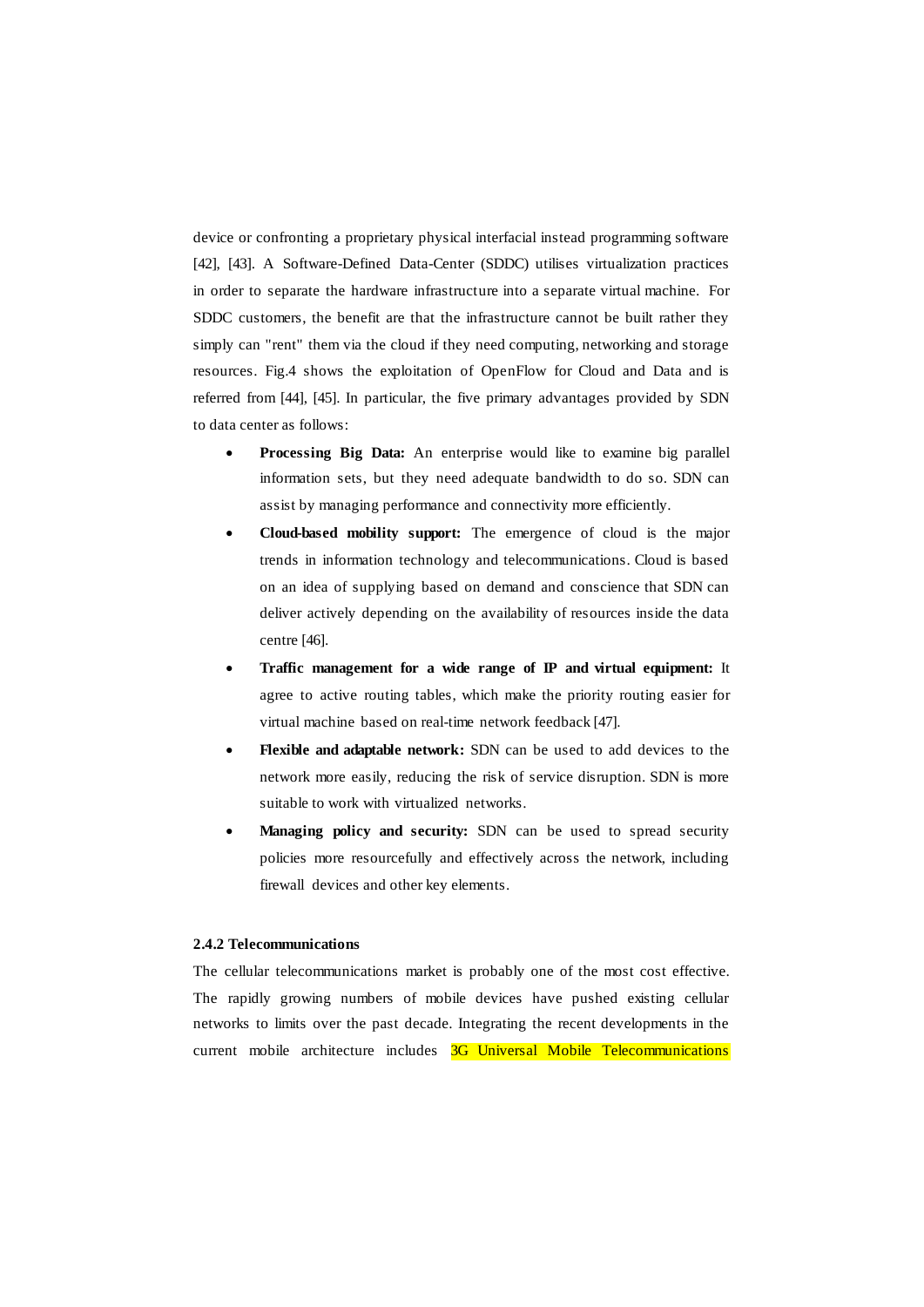System (UMTS) and Long-Term Evolution (LTE) with SDN plays a significant attention [48].

The greatest disadvantage of existing mobile networking topologies is the centralization of the network, handling all transit traffic by specialized equipment that includes numerous networking operations from routing to management and pricing access, resulting in increased infrastructure costs owing to device complexity and major problems with scalability. Instead, the SDN controller decides on behalf of the complete network and directs the data plane to work. The third advantage is that using SDN facilitates the launch into the telecommunications market of virtual operators and increases their competitiveness. All the suppliers are accountable for controlling their own subscriber flows through own controls by virtualizing the underlying changeover equipment, without the need to pay the high for getting their own infrastructure [49], [50].

#### **2.4.3 SDN in the Industry**

In comparison with the conventional networking, the advantages offered by SDN led the corporate to gain attention on SDN to use it to shorten administration load and to advance services in its individual confidential networking systems or to create and provide marketable SDN solutions. Generally common instances of SDN deployment in production networks is Google with its B4 network joined the realm of SDN, designed internationally to link its data centres. Google engineers indicated that the primary reason for moving to an SDN paradigm was Google's fast development of the back-end infrastructure [51].

#### **2.4.4 Internet of Things (IoT)**

IoT and SDN are the latest technologies introduced in wireless networking that creates more attention in research communities due to its vibrant real world applications. The purpose of the SDN is to connect objects via the Internet by decoupling the controller and data planes. The orchestration and control of the networks is a challenging issue for a huge, decentralized system and there are billions of linked items. The SDN offers agility and computing to IoT network with no compromising in conventional implementations of underlying architecture [52-54].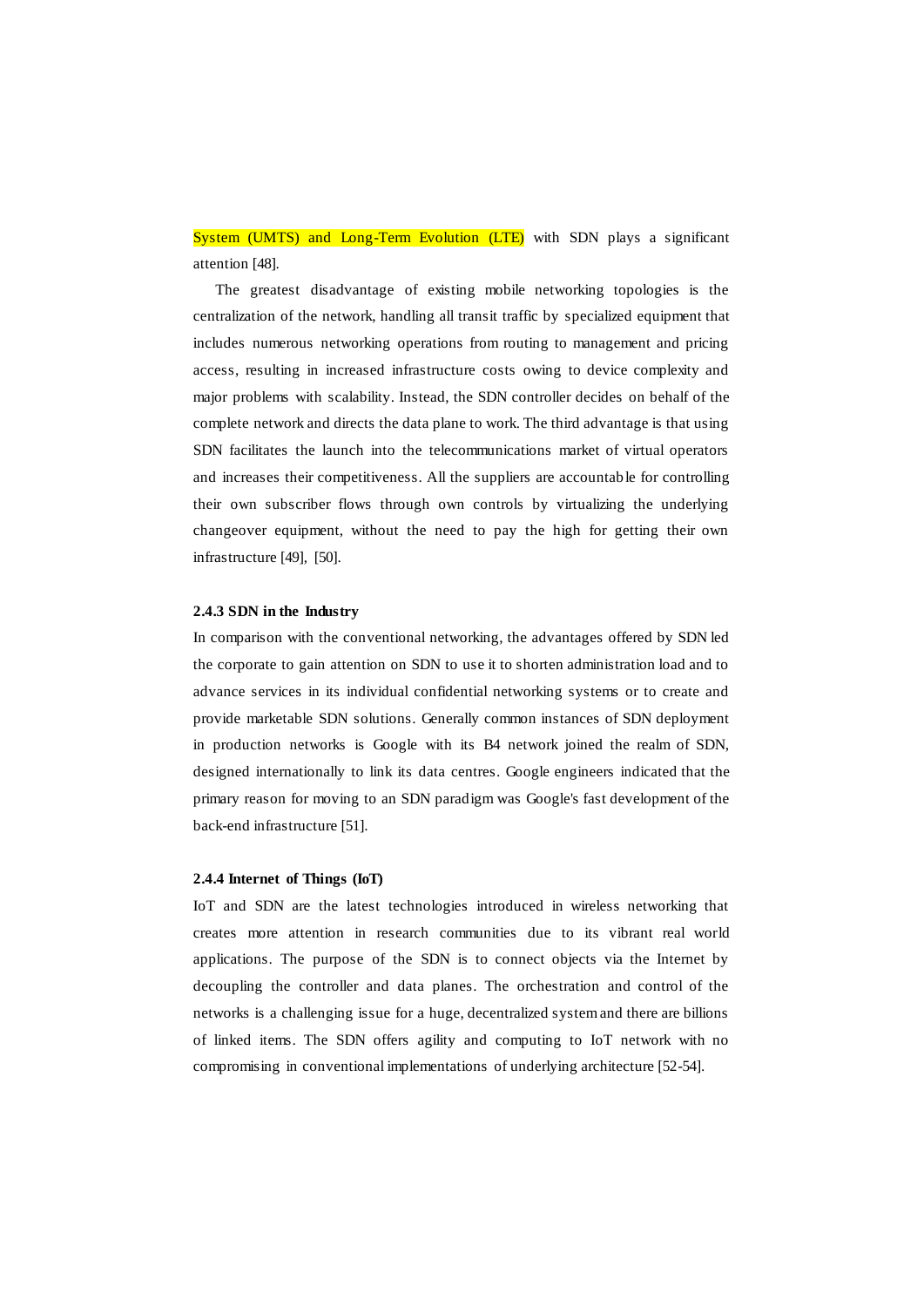## **2.4.5 Vehicular networks**

Vehicle-to-everything (V2X) communications system in vehicular networks is a recent technology that dramatically reduces road accidents and enables high -level automation with the development of SDN [55]. Network flexibility and programmability not only changes the plan of new vehicle network structures, as well the execution in the future of smart transportation systems of V2X services [56-59].



**Fig.4.** The use of OpenFlow for Cloud and Datacenter

## **2.5 Advantages of SDN in different Application services**

#### **2.5.3 Security services**

The present ecosystem for virtualization supports a particular virtual service that runs at the network layer. This means that the SDN systems incorporate functions like Network Functions Virtualization. This sort of network security enables a really proactive environment to decrease risks and respond to issues extremely rapidly.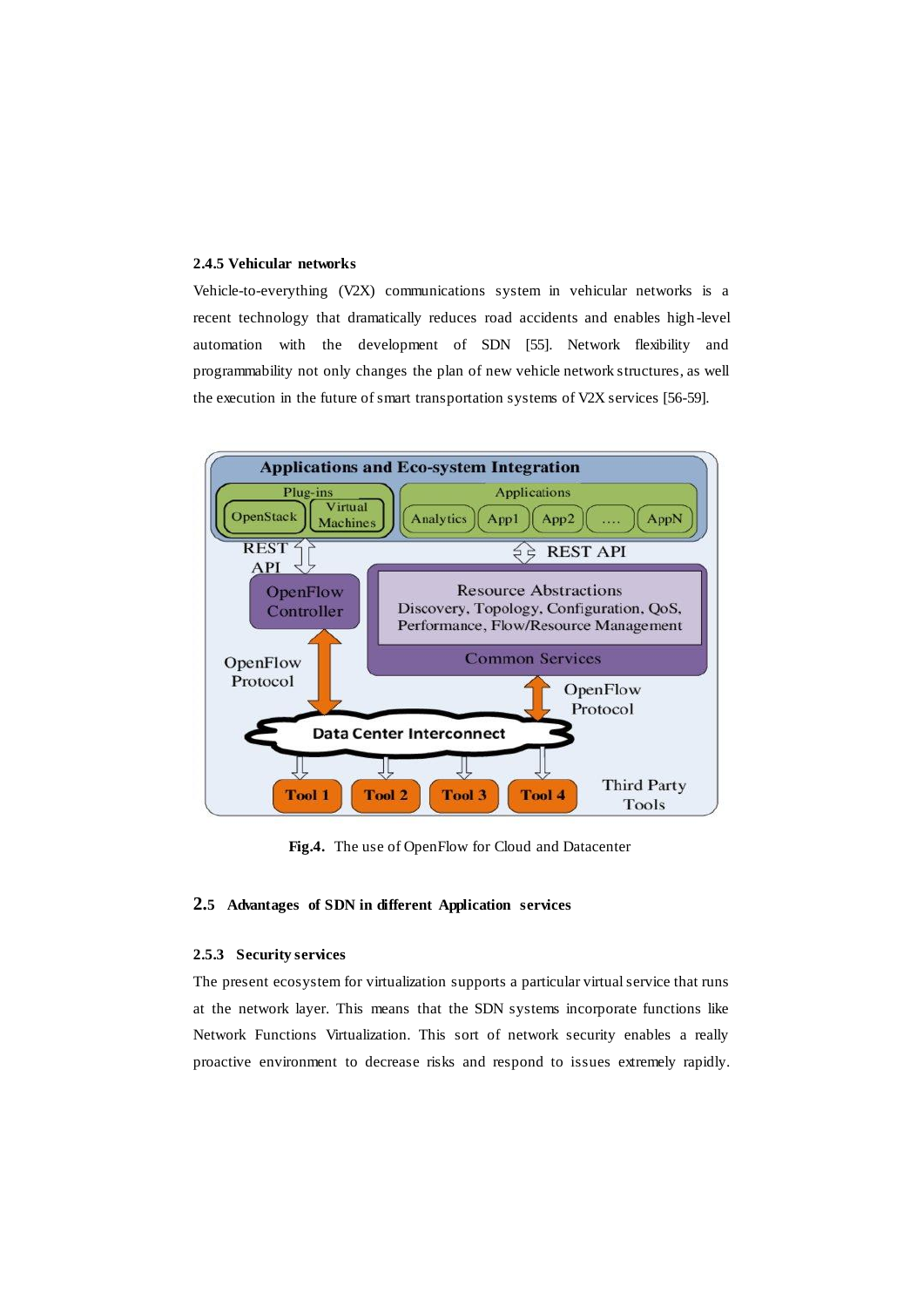Every second is critical to stop the attack whenever a violation occurs. The attack also needs to be identified and other network components must be protected from attack. A more proactive environment can be created to respond to changes by integrating powerful services into the SDN layer.

#### **2.5.4 Network Monitoring and Intelligence**

Modern SDN technologies help to resume an important layer in the network's data centre. System architecture is very complex and much more data than ever before must be handled. Remission, heterogeneity, huge network traffic are the challenges that need to be reduced with a firm network supervision and intelligence layer. By integrating these technologies into the SDN architecture it is possible to gain advantage and proper insight. Optimization, alerting, hypervisor connection, port setup, and flow may also be included into network monitoring and intelligence solutions. Such agile solutions are also employed for traffic monitoring between the cloud environment and the data centre.

#### **2.5.6 Bandwidth Management**

Operators are able to use bandwidth management through SDN applications to ensure end users are provided with the optimal experience of online video viewing and browsing. This SDN application may also monitor the requirements for bandwidth and provide user flows to meet Layer 7 latency and bandwidth requirements. This kind of bandwidth management approach will also improve user experience with zero buffering by improving video playback. There is little doubt at this stage that SDN in the operating networks is becoming a reality.

#### **3 Classification of SDN-based Networks**

### **3.1 Mobile Networks**

MANETs is a network without any assistance for infrastructure to transmit network traffic between two nodes. It is a continual self-ordered mobile device network with a flat grid infrastructure and a wireless connection. It has a shared medium which is extremely demandable for radio communication. In MANET architecture, nodes or devices are often independent and act like both host as well as router.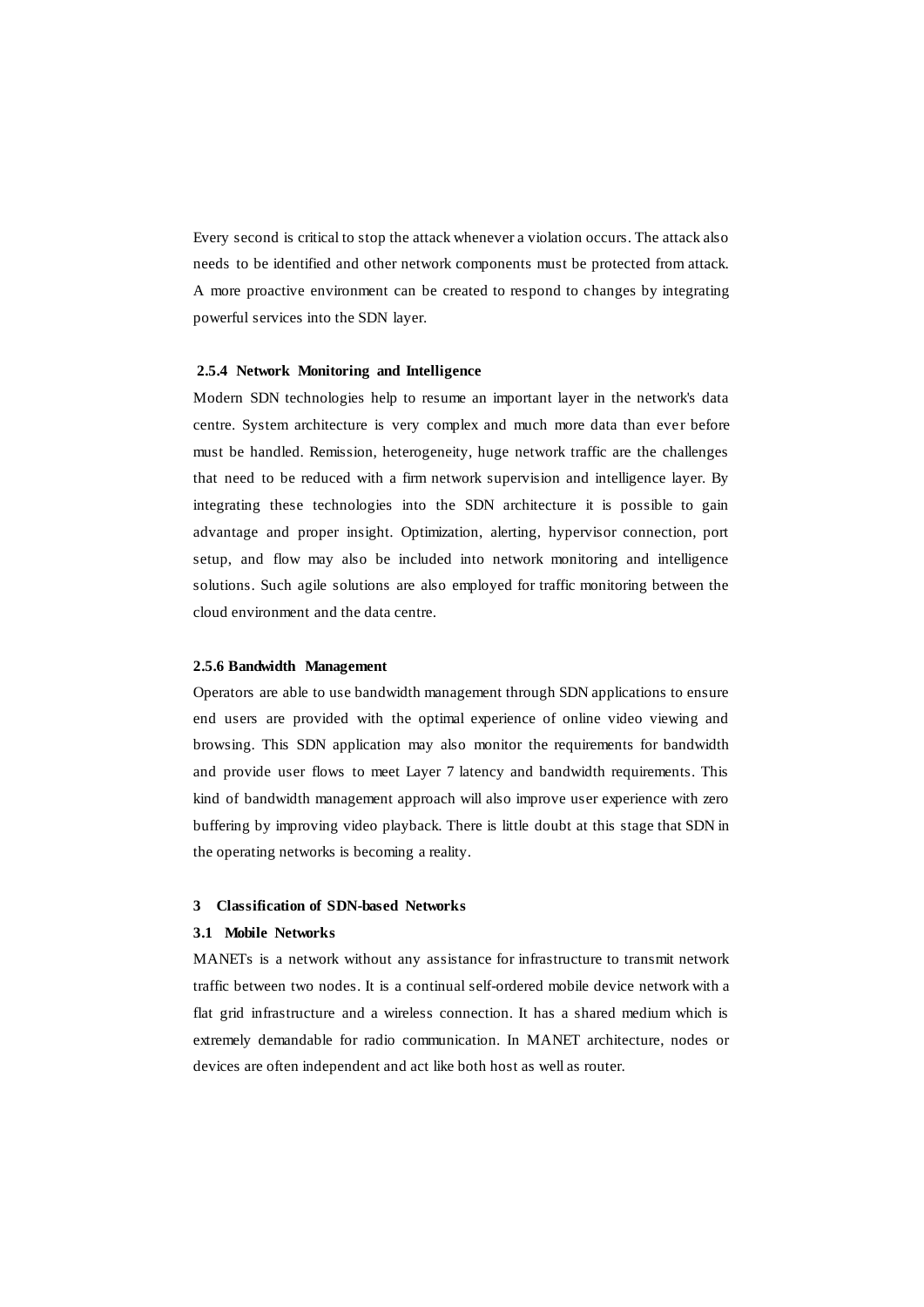

**Fig. 5.** MANET Architecture

MANET offers dynamically changing topology that supports mobility [60]. The conventional MANET organization is depicted in Fig.5.

## **3.2 Wireless Sensor Networks (WSNs)**

A WSN uses resource restricted sensor nodes to monitor the environment's physical circumstances, at the same time the SDN paradigm offers a straightforward and efficient communication network control method. The convergence of these systems is known as Software Defined Wireless Sensor Networks (SDWSN). Fig. 6 shows a basic architecture of a SDWSN [61]. The sensor nodes in such design just transmit packets, while a conceptually centralised controller performs all control-plans actions such as forwarding, service quality control and channel assignment [62], [63]. A SDN controller can govern and optimise Performance of WSN, for example energy consumption and communications flow, against the distributed organization of a WSN based on an integrated overview of the complete network [64].

In order to decrease energy consumption, SDWSN employs energy management technologies like duty cycling, data aggregation in the network and improving layer functionalities. It allows sensor nodes to be programmable to execute applications without stateless solutions like finite state machines. It features an API that makes network programming simple and versatile, and allows developers to design the SDN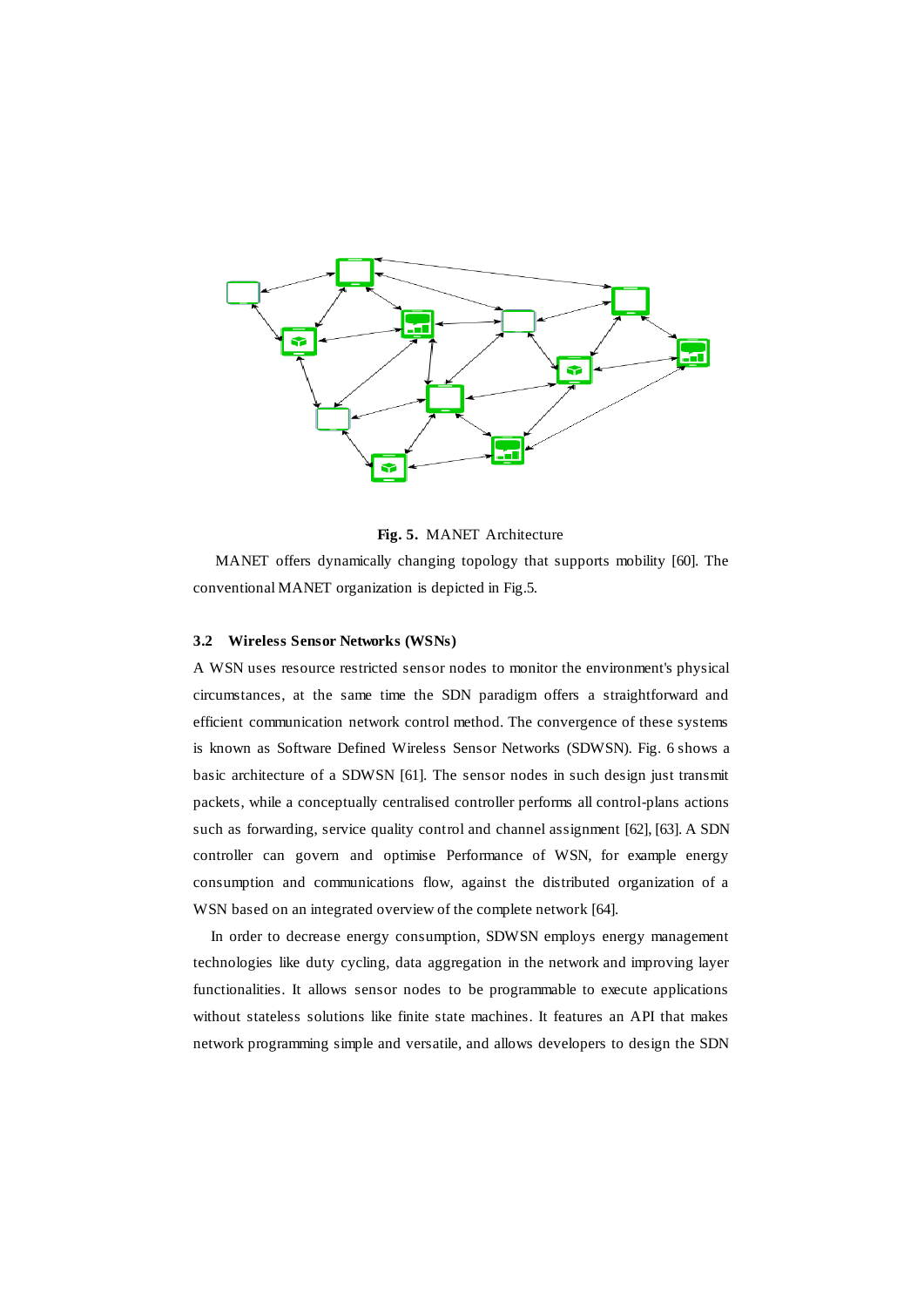controller in their self knowledge and is very constructive in supervising a huge and wide range WSN.



**Fig. 6.** SDN based WSN architecture

## **3.3. Wireless Mesh Networks (WMNs)**

WMNs are a sort of mobile network which can organise itself, into any network topologies dynamically. With this functionality, client devices may be connected to the network seamlessly. The design of WMNs has progressively more being implemented in recent communications and internet access applications. Naturally, it is adaptable with the variety of devices, such as switches, processor, personal computers and routers. However, the attachment and disconnection of these nodes from the network can produce topological dynamics and fluctuation in communication needs [65].

Furthermore, limited gateway routers in WMN add to the growing congestion trouble. To mitigate these challenges, WMNs should include efficient load control, traffic engineering and allocation of resources. In addition, multi-hop configuration causes worsening of network speed and loss of packets. Similarly, additional factors such as fluctuating connection quality, network asymmetry, and traffic loads all pose significant issues. In addition, the changing of the hardware equipment in WMN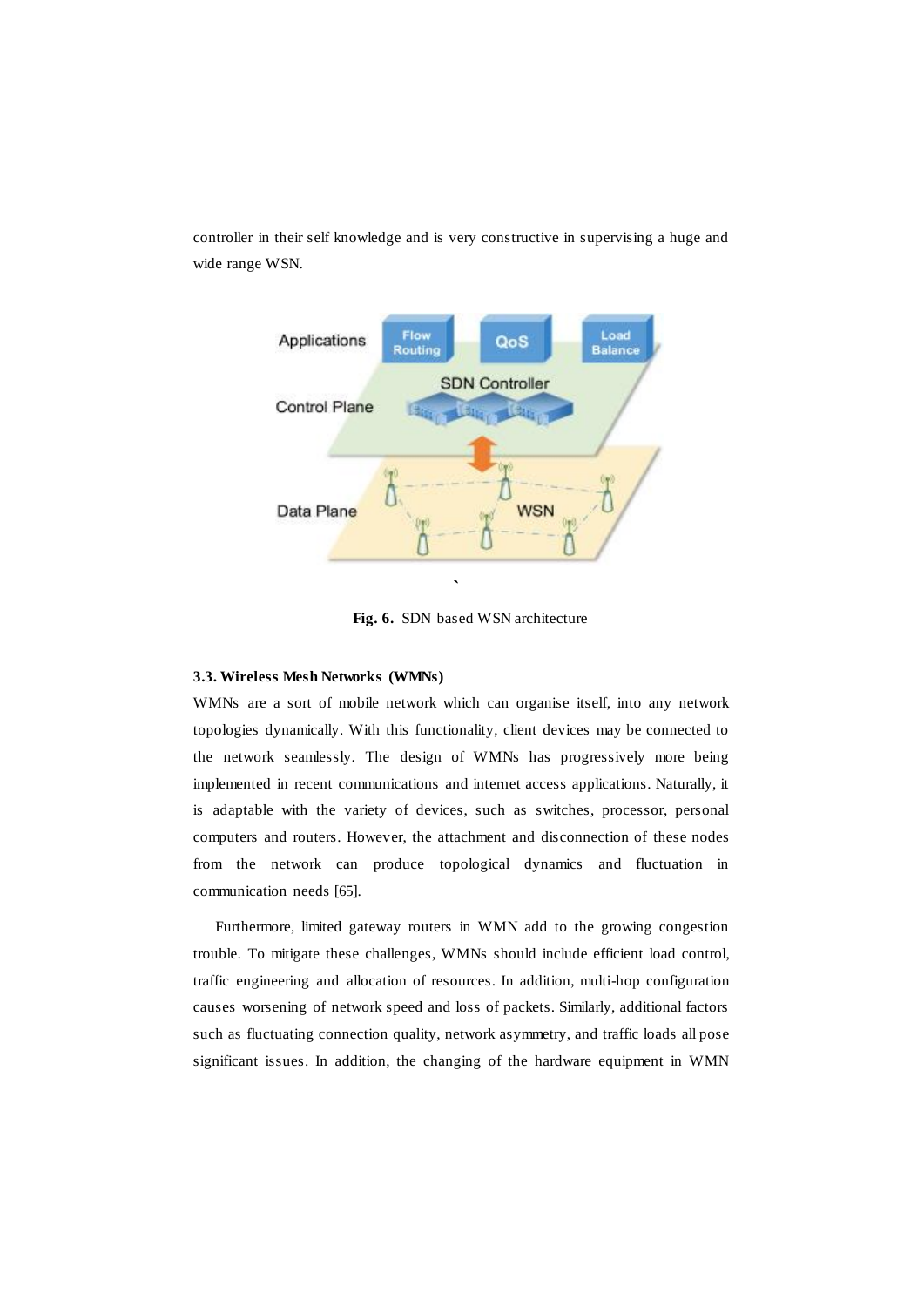network nodes might require full or partial replacement once established and deployed, leading to substantial increases in the operational expenses. This enables WMN to be programmed to implement modifications with software applications [66].



**Fig. 7.** SDN based WMN Architecture

DSR, AODV, DSDV, Optimized Link State Routing Protocol (OLSR) and Better Approach to Mobile Networking (BATMAN) are the routing protocols employed on WMNs. All these routing methods indicate a significant drop in average capacity and do not enable mobility management. The OLSR and BATMAN protocols, nonetheless, demonstrate good multi-hop performance. The performance of the OLSR protocol is often superior to the BATMAN [67], [68]. Through the application of the SDN methodology, the previous challenges of design and execution may effectively be resolved. The purpose of programmable WMNs may be achieved with a logically central controller that can remotely work and construct mesh nodes and to make trouble-free data transfers. Policies for control of congestion and load balance have also been created to improve traffic and load balance management. However, the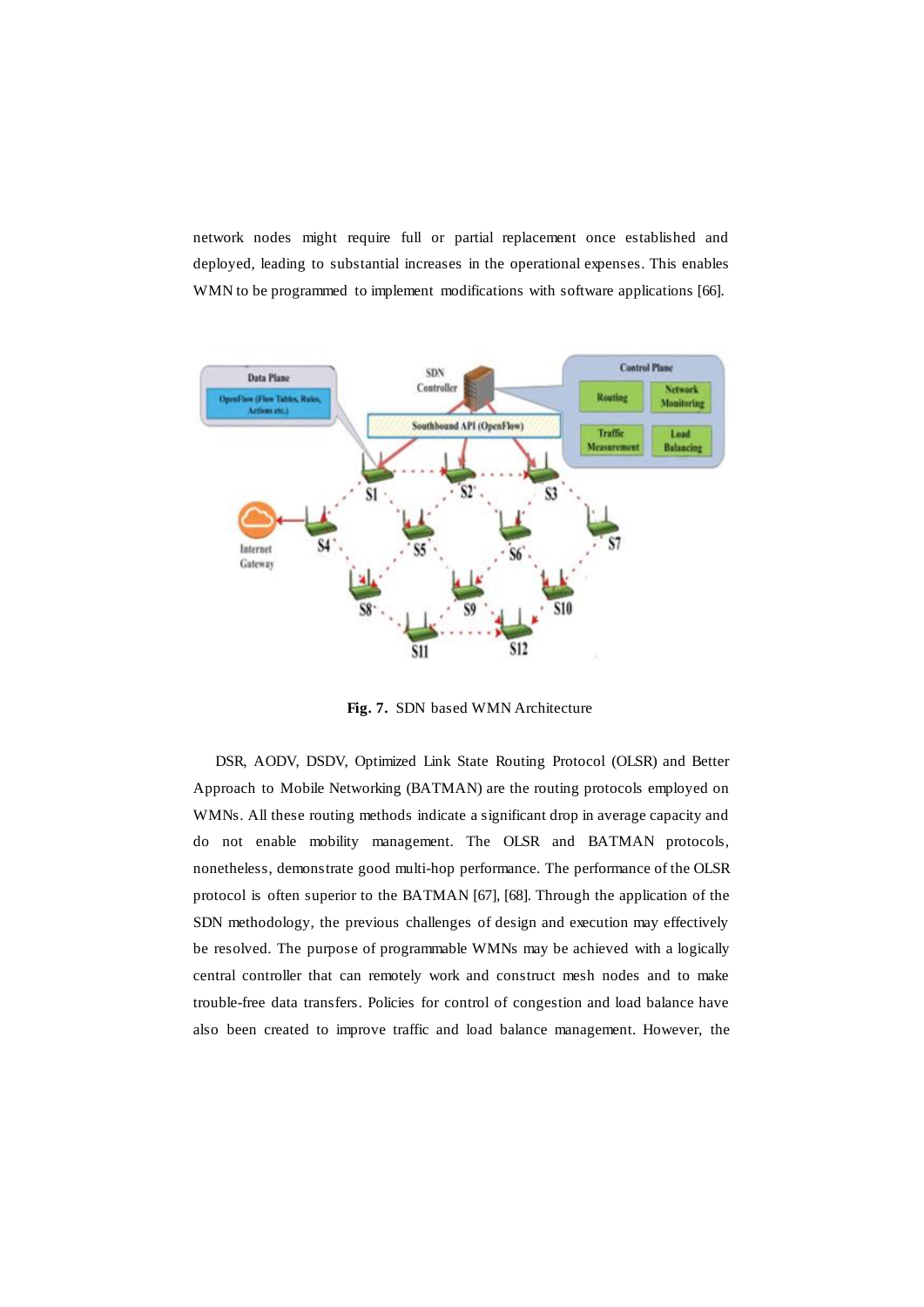dependability of the network may be compromised by a single control, because this fault tolerance must also be taken into account during the paradigm adjustment [69].

Network operators can adopt multiple QoS policies while maintaining the requirements of the user and application [70], [71]. Proposed design in Fig. 7 demonstrates the two-stage SDN routing architecture, where initial route from a controller to switches is identified in the first stage and in the second the inefficient routes from the first stage are optimised. The suggested design solves additionally linkage or node failure, one of the most important wireless environment difficulties.

#### **3.4. Vehicular Networks (VANETs)**

The SDN-based routing framework architecture in VANETs is illustrated in Fig. 8. Three types of components are included in the entire vehicular network, i.e. the SDN controller, local controller and forwarding nodes. Each route is also divided into several pieces of the same duration. It helps the network by optimizing the travel time between all routes between the source and destination. The SDN controller keeps up to-date global information about the network structure. Vehicles have Wi-Fi and WiMax networking equipment and a routing customer application for event transmitting packets is developed [72].

The routing client uses a WiFi network device to communicate data to other cars and will ask a route from the routing server through WiMax network device if no route entry is made for the destination. The Road Side Units (RSU), which are connected to regular clouds, function as gates on the VANET component. The burden of SDN controllers reduced by RSUs that serves as local controllers by keeping local updated topology data in the communication area. Note that the local contro ller is responsible for providing mobile vehicle controls alone, but does not need the provision of automobile data. The OpenFlow protocol is designed for enabling the interactive environment between data plane and controller, with the main advantage of efficient SDN operation of the current hardware.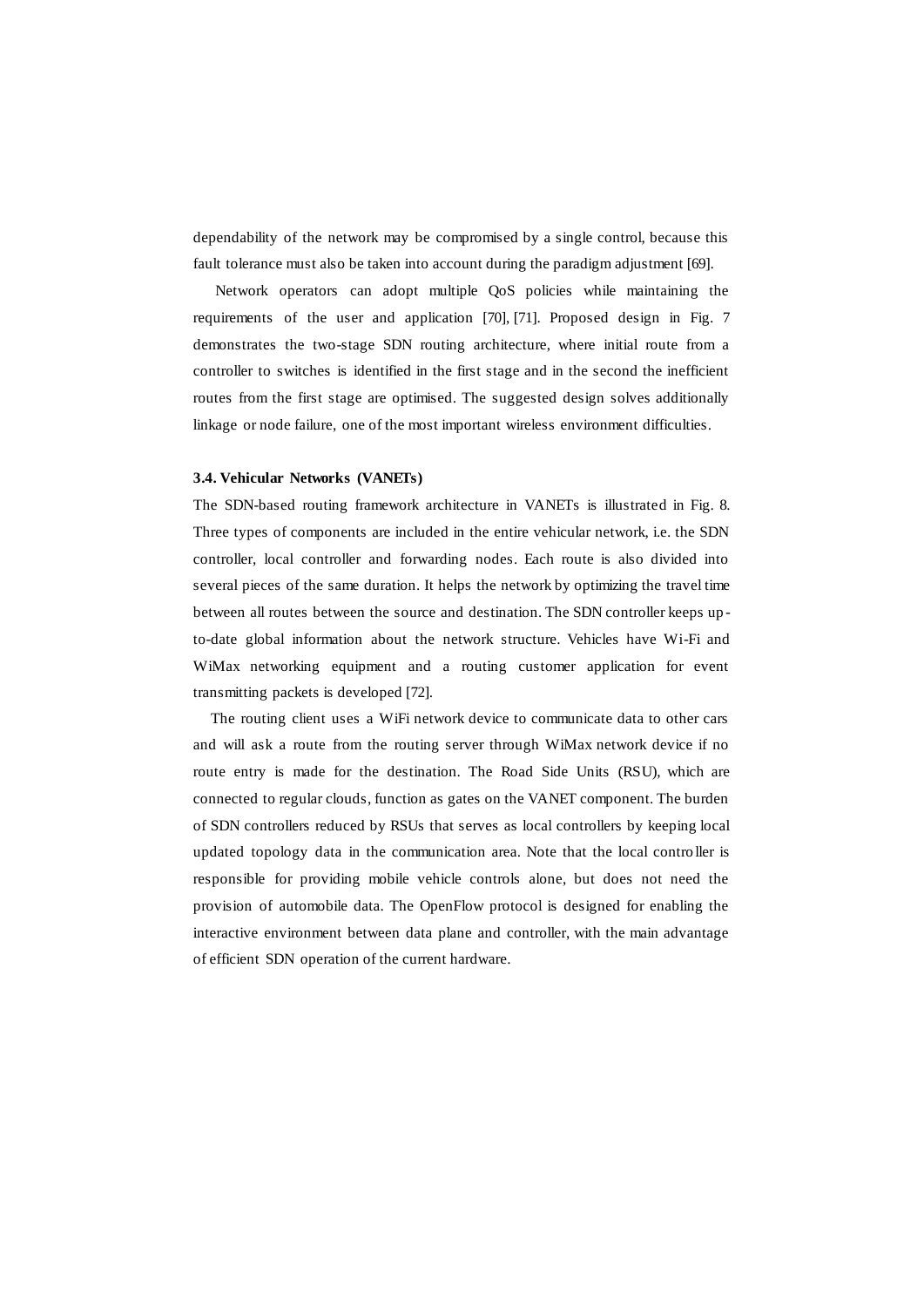

**Fig. 8.** SDN based VANET Architecture

## **4 Challenges of Network Routing Protocols**

Mobility, limiting bandwidth, limiting resources, flawed medium of transfer, location related conflict are the major Challenges for routing protocol in networks.

Current Challenges in the wireless networks are given below:

- **Unavailability of the Infrastructure:** Ad-hoc network that runs its nodes irrespective of any infrastructure. The mobile Ad-hoc network will not have permanent boundaries.
- **Lack of Centralized Monitoring Channel:** The dangers to the network are caused by the absence of a central control channel. This big Ad-hoc network is difficult to manage. Ad-hoc network problems including transmission errors and packet loss problems are widespread.
- **Reliability and Security**: Ad-hoc network has the security issues and wireless connection vulnerabilities. Data transmission mistakes are also a concern with dependability owing to the constrained wireless transmission range.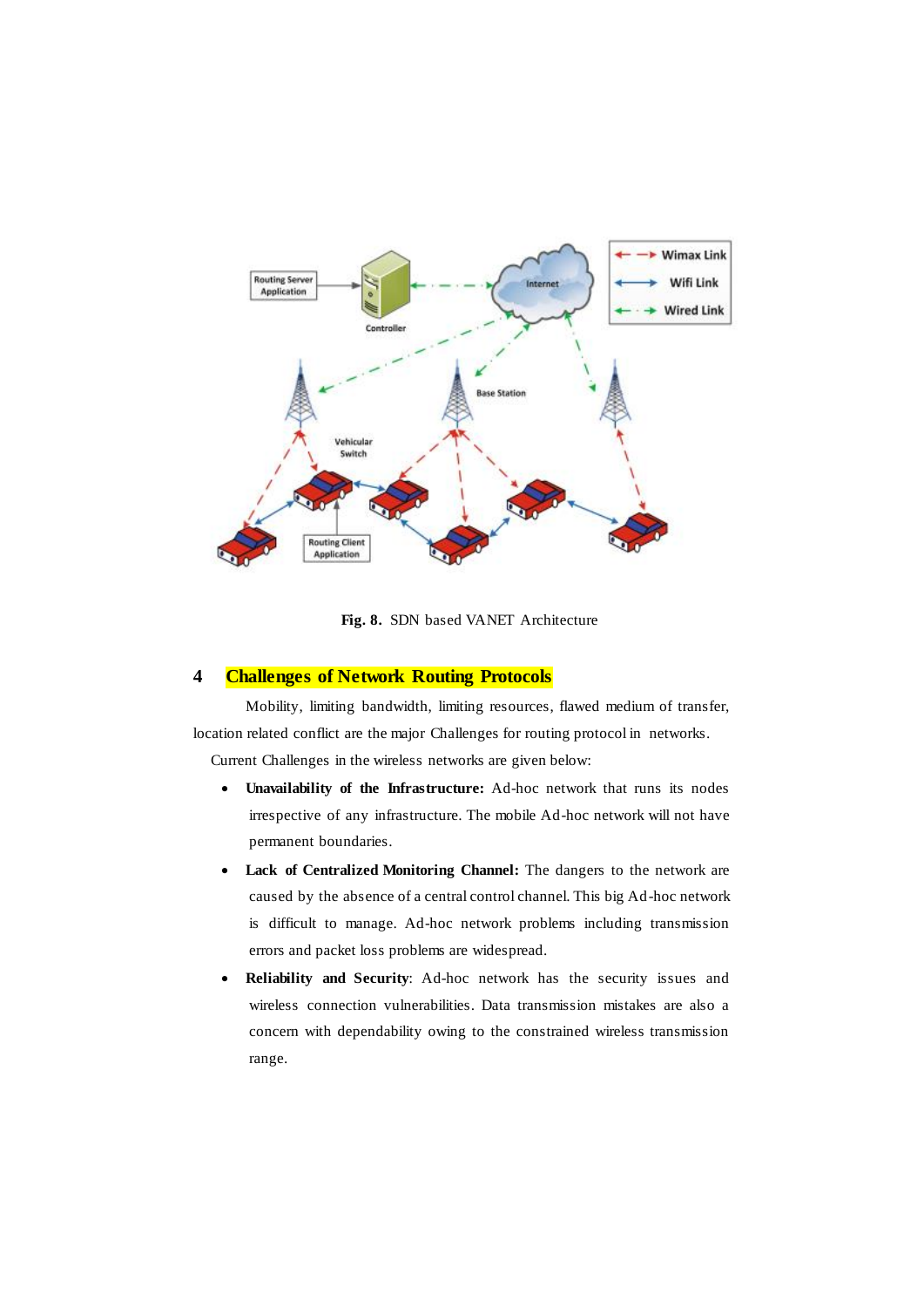- **Less Transmission Quality**: The number of fewer communication systems can lose high-rate data. The network performance might be degraded.
- **Changing the Network Topology**: In their infrastructure, nodes may roam freely. The topology of the network can be randomly limited to one end of the other node. This might unpredictably affect the topology that degrades communications.
- **Power Consumption**: Mobile nodes in the battery dependent network may only utilise a power supply for managing the device mobility. MANET must optimise this resource to enable nodes to connect with a broad time channel.
- **Transmission Control Protocol (TCP) Performance**: TCP is based on Round Trip Time (RTT) measurement and network packet loss. Mobility and network congestion are impossible for TCP. Node mobility can lead to a packet loss that has a lengthy RTT.
- **Security and Privacy:** The data packet is not very secure in the wireless networks. By authentication from the neighbour, a user is able to understand that the nearest users are hostile or friendly. Data encryption technology for packet security needs to be applied.
- **QoS Support:** In addition to the available resources, the QOS for wireless networks depends on the mobility rates of these resources. Bandwidth limits, network dynamic topology, restricted capacity processing and storage of mobile nodes are the three basic limitations in relation to service quality.
- **Energy Efficiency:** Battery-operated devices are mostly used. The microprocessor technology is trailing behind. Limiting a device's working hours indicates the necessity to save power.

## **5 SDN based routing protocols for AHN**

#### **5.1 Hierarchical Centralized Proactive Routing (HCPR)**

A hierarchical protocol is the HCPR protocol, which builds network clusters. There is a Cluster Head for each cluster (CH). Nodes get information from CH about the intracluster routing. The HCPR protocol picks gateway nodes for inter-cluster routing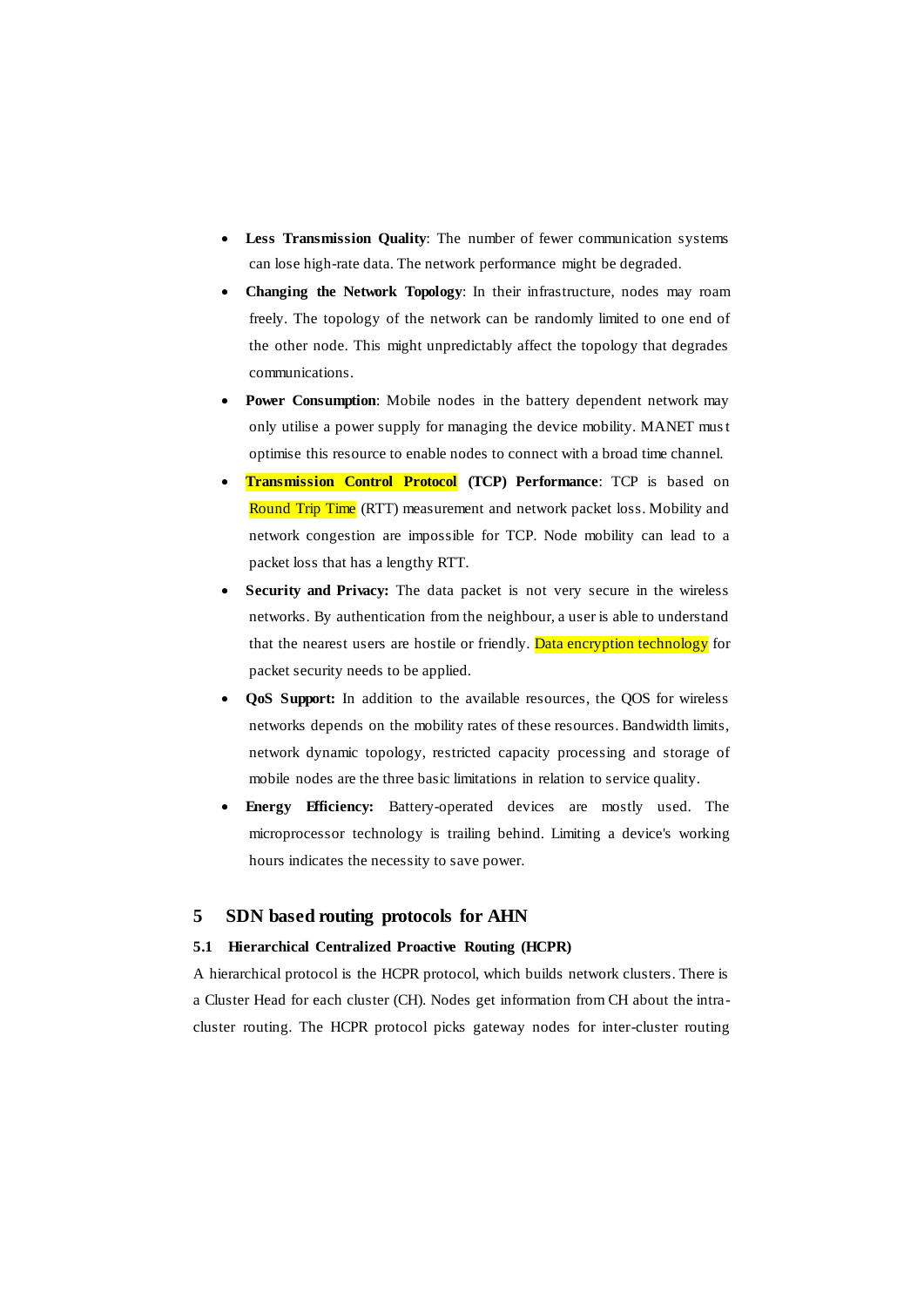besides the formation of clusters. HCPR is proactive and regularly carries out all its activities to account for network dynamics.

The HCPR functionalities, for example the learning path to the SDNC, network architecture and network transmission, are outlined as follows: The SDNC regularly transmits the Topology Discovery message (TD). A field for the radius cluster is likewise included in HCPR. For transmitting network routes, HCPR employs messages for the configuration of intra-cluster and inter-cluster routes through the Routes Update (RU) and Cluster Information (CI). HCPR is a proactive protocol that updates all nodes periodically. Depending on the cluster level of a node, however, routes for inter-cluster routing can or may not exist. Nodes also invalidate their routes when link breakdowns are detected. When a node does not receive a packet from that neighbor in the last NbrMaintenance period, a link break is identified. Line breaks with the Carrier Sense Multiple Access / Collision Avoidance 802.11 system can also be detected by nodes if available [73].

HCPR minimizes the overhead communication by making it possible for cluster heads to setup intra-cluster routing and locate inter-cluster gateway nodes. With the use of its hierarchical routing strategy and reduced communication complexity, the results of the simulations demonstrate that the HCPR is better at achieving a minimal interference than the CPR, reducing package losses.

#### **5.2 SDN-based Routing Protocol for Networks (SRPA)**

SRPA includes the idea of SDN for path selection and it segregate the core routing decision from the nodes and tied to one controller. Thus, in the absence of SRPA flow table, the node will transmit a routing request to the controller rather than relay it to neighboring nodes. This protocol uses the two data structures as SRPA flow table and SRPA neighbor table [74]. SRPA Flow Table for the selection of data packet paths is the main data structure. Each flow table input includes six fields: Type, Destination, Next Hop Node, Hop Count, life span and Counter.

The neighboring table reflects the neighboring relationship between nodes. A node encapsulates and sends to the controller the neighboring table list. The controller may therefore collect topology information from the whole network. The neighboring list does not only store neighbor addresses, but may also retain the weight of neighbors.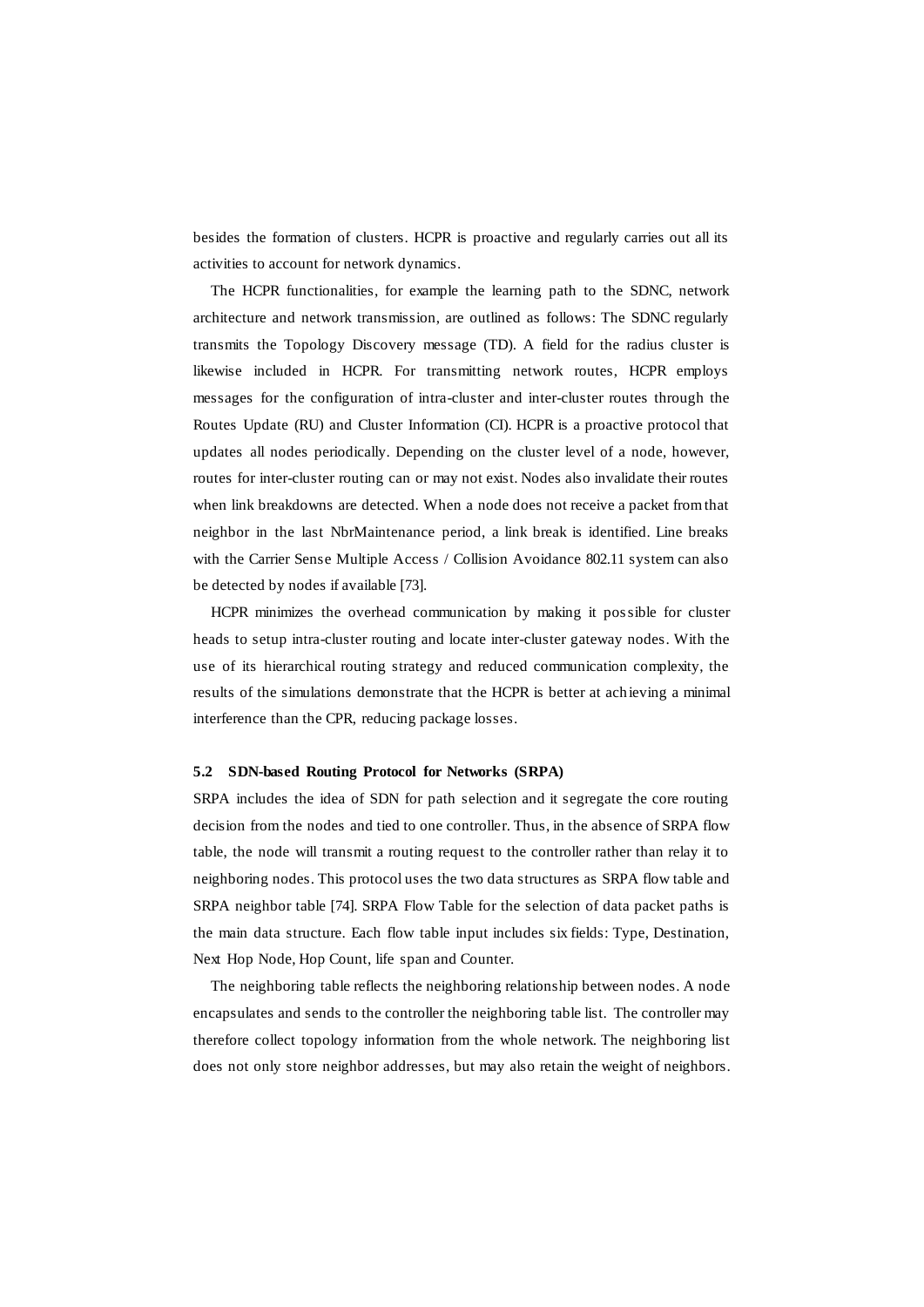In order to assess different parameters of a node, such as battery power and trust value, the next level of power can be employed for differing network purposes.

The experimental findings indicate that the performance of SRPA in route discovery time and RTT is superior to AODV. Many difficulties may be solved on the basis of SRPA, such as trust and security. The weight of neighbor list is the standard value when the node transmits the neighbor details to the controller. To increase network security, nodes can utilize the weight of the attribute to indicate their neighbor nodes' trust values. The controller may therefore evaluate confidence problems in routing decisions and acquire packet forwarding pathways that comply with security standards.

#### **5.3 SDN- and Fog-Based VANET Routing Protocol (SFIR)**

SDN-based vehicle networking system routing protocol is presented in [75]. The routing protocol is designed to find the desired route for routing data packets in real time density. With the use of greeting mess ages sent by the cars, SFIR determines the traffic conditions at the fog node. The computation for a particular route is carried out using the following equation (1).

$$
Score_i = \alpha (L_i + ED_i) + {\beta \choose D_i}
$$
 (1)

where **Score**<sub>i</sub> is the fitness value,  $\alpha$  and  $\beta$  are the distance factor and the density factor, respectively,  $L_i$  is the length of the road,  $ED_i$  is the Euclidian distance and, and  $D_i$  is the vehicle density of each road. The parameter value is modified according to the traffic situation value. For further investigation, the computed road conditions are subsequently forwarded to the SDN controller. The SDN controller acquires the overall position of the whole network after receiving input from all nodes. A graph based on the data obtained from the nebula takes the SDN controller to assume the road junctions as the nodes and the roads as the edges. The controller performs the Dijsktra algorithm for routing a packet, so that the shortest path may be found from source to destination.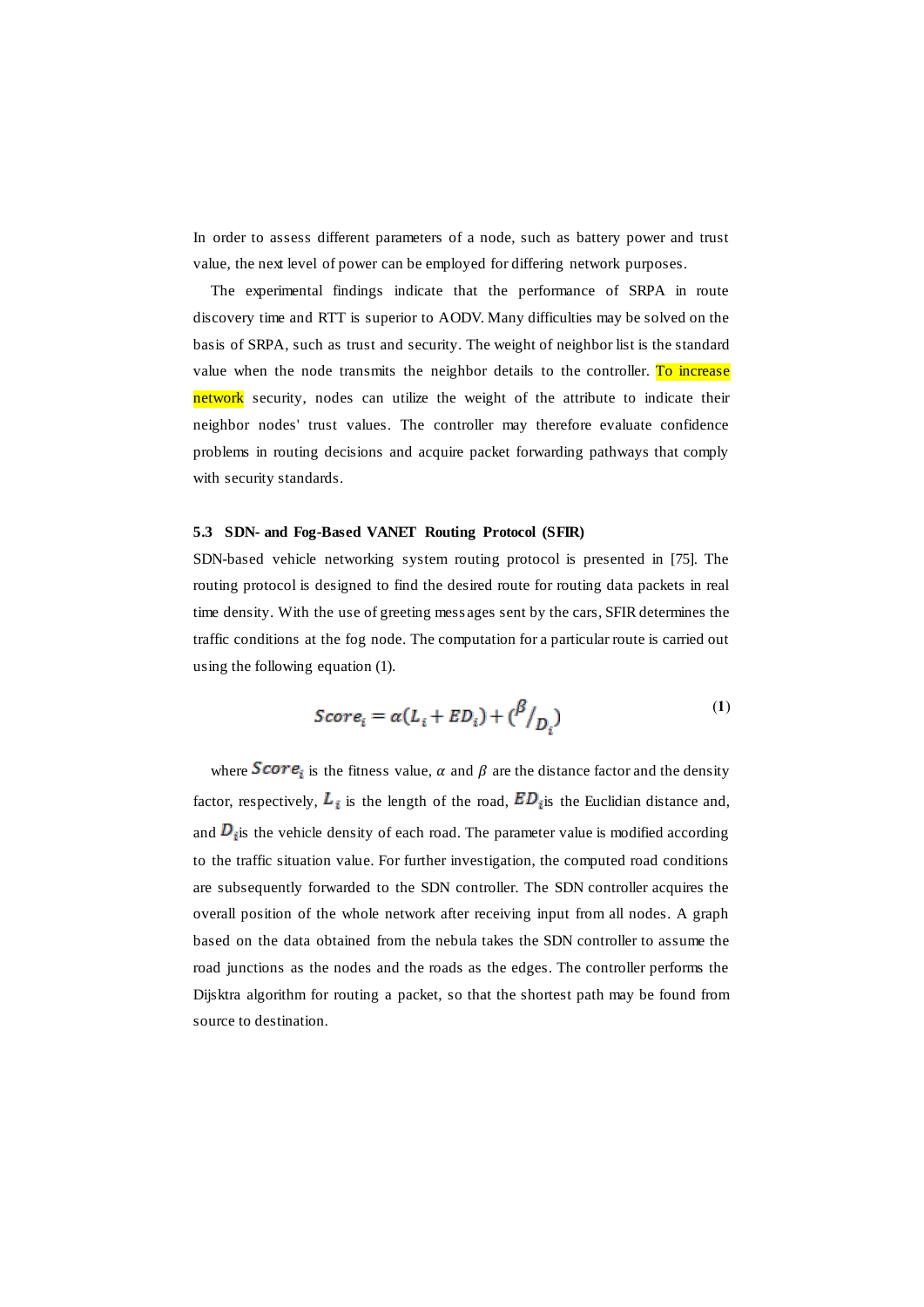SFIR provides the uniformly dispersed traffic parts more priority. In order to compute road real-time distribution, the controller employs the standard deviation. The buffer size is taken into account in this protocol. A vehicle's buffer may overflow due to excessive networking. In these circumstances, they send the light messages to the other cars to distribute this information. If the buffer limit drops below the threshold limit, the cars can revisit the messages. In the scenario of a genuine dispersed network, SFIR stores carry forwarding techniques. If the buffer boundary falls below the threshold, vehicles can review the messages. SFIR stores carry forwarding mechanisms in the context of a really scattered network.

## **5.4 An SDN-based congestion-aware routing algorithm over wireless mesh networks**

A novel SDN control structure-based methodology to route packets is suggested [76]. Saturation to SDN and advocate for SDNR is part of the architecture of the link quality model. The network structure defined in software (SDN) promises to effectively get the network configuration and can deploy fine-grained routing algorithms with a centralized controller to fully exploit the network resources while guaranteeing the overall control over the network is acceptable. In order to a ssure network performance, the saturation link to the SDN controller is implemented, which can track the crowded path and redirect the following traffic to a non-congested road, which is the optimum in time. The benefits of SDNR are compared with normal routing techniques and shown the output.

With the OpenFlow Protocol, the controller may achieve full network topology as one of SDN's important features in the design. A link quality model is necessary for the controller to identify the optimal path to the arriving fluxes from the overall network architecture. The saturation link to the SDN architecture has been set, where the controller may detect the connected state and route to the next better paths. The congested route also keeps the flows active prior to the packed state. This is because the identical flows will be transmitted according to the rules of transmission in the forwarders, and the controller will never be sent. Therefore the traffic on the packed track is gradually decreased and the crowded state improves. Sometime later, the controller will again allocate more flows on that path if the path metric is detected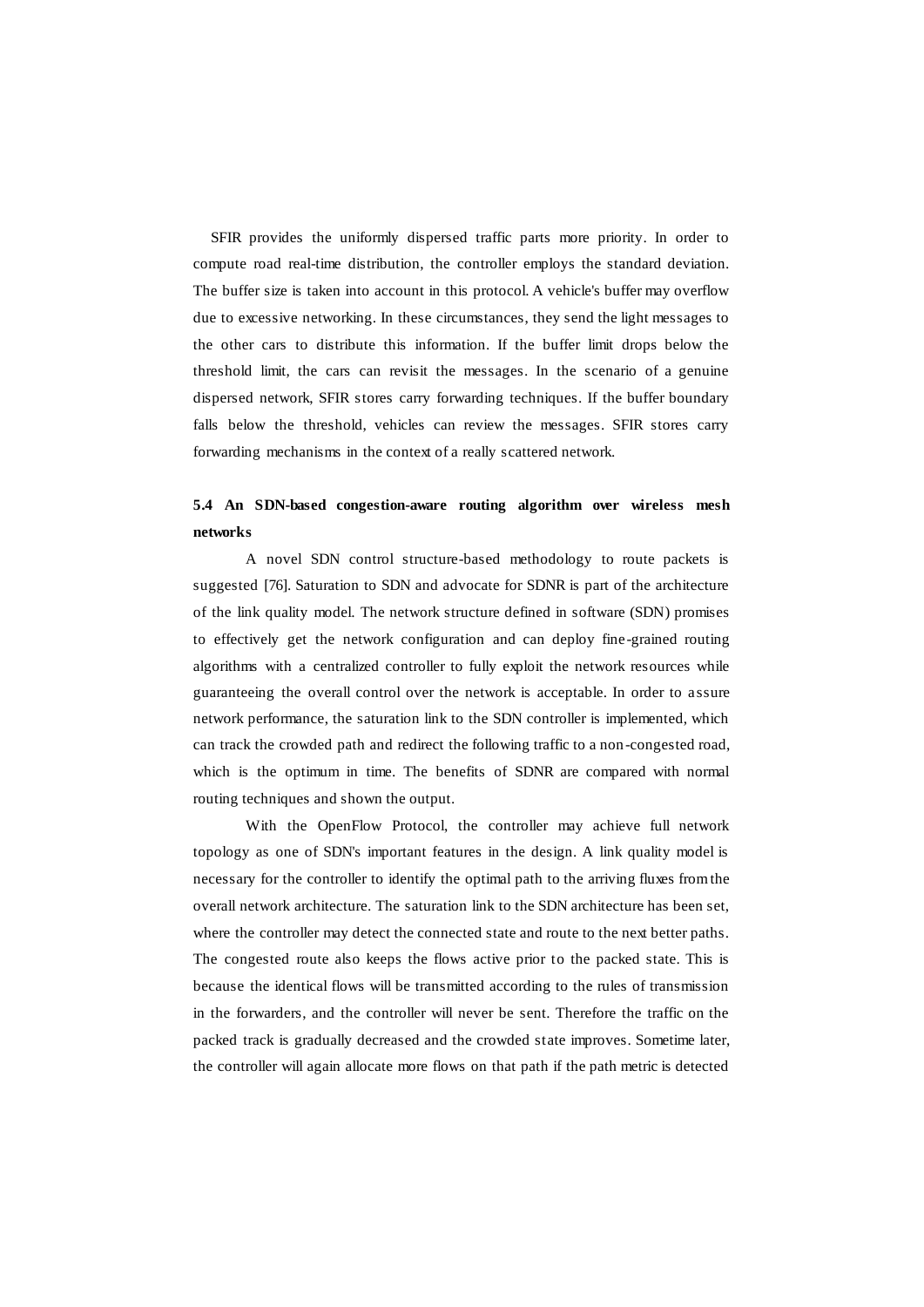again. The transmitters send saturation to the controller on a regular basis. The controller takes information from all forwarders in the context of the quality template for the connection and chooses the optimum path from source to location:

$$
\begin{cases}\nCog_{path} = 1 - \prod_{l \in path} (1 - Pol_l) \\
T_{path} = \sum_{l \in path} T_l \\
M_{path} = (1 - \alpha)T_{path} + \alpha Cog_{path}, \ 0 \le \alpha \le 1\n\end{cases}
$$
\n(2)

 $\mathcal{C}og_{path}$ where  $Pol_i$  stands for the saturation factor of  $l^{\text{th}}$  link of the route, indicates congested condition and  $Cog_{patch} > 0$  means that the path has been larger the congested condition. The route is seen as better if it has lesser  $\text{Cog}_{\text{path}}$ since that suggests the route has more resources available for bandwidth still.  $T_{\text{path}}$ symbolizes the wait time of the path,  $T<sub>l</sub>$  Specifies the connection latency of the path and is a factor of a scale factor, it decides significance of the delay and the path  $\alpha$ . State of congestion depending on the dynamics and the network conditions. The choice of route will be more sensitive to crowded conditions for a big number of people. The selection of paths will instead be more sensitive to delay for tiny ones.

It is deployed with the Opendaylight controller and Mininet out-of-band control framework over WMN to undertake our SDNR studies. Simulation findings indicate that SDNR performs well in average performance, packet delivery and standardized overhead routing.

#### **5.5 SDN-Based Geographic Routing Protocol for VANET (SDGR)**

In [77] is suggested a VANET geographically supplemented SDN routing protocol named SDGR. In SDGR the geographical position and direction of every routing node are communicated regularly. The central SDN controller uses RSU to collect messages and estimate road density through update of status messages for the vehicle. The server takes into account the width of the road in calculating the road density [78]. The server assigns weight for each route by assessing the length and density of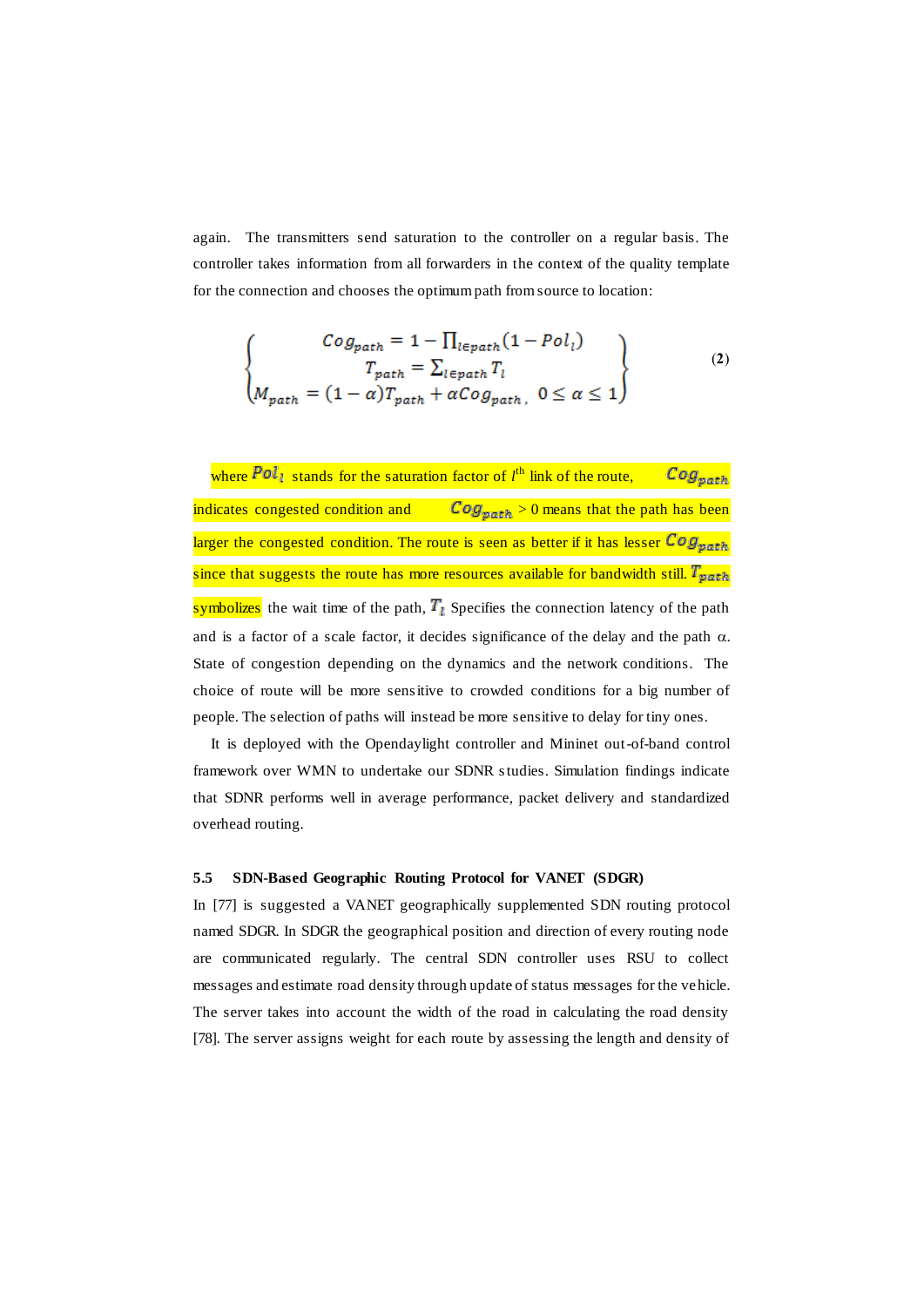the automobiles on the route [79]. Weight is computed on the basis of the following equation:

$$
w_{ri} = \beta * f(L_{ri}) + \frac{\gamma}{g(\tau_{ri})}
$$
\n(3)

In the equation, the density and length of the road are denoted by  $T_{rt}$  and  $L_{rt}$ , respectively,  $\gamma$  and  $\beta$  are the controlling parameters, and wri is the weight of the roadway. The shortest weight based route computation is a lengthy operation. The SDN controller therefore creates a sub graph based on the source node and the destination node from the derived graph. The process of creating sub graphs begins both from source and destination and only takes into account the related intersection. If the source node contains the destination in its routing table, the data can be sent to the destination using a greedy hop selection procedure. The vehicle takes into account speed and direction in a V2V connection the next hop selection procedure. Two primary approaches of direct mode and cross mode are applied by SDGR. The immediate mode is used to supply the data packet according to the position, speed and direction of the next hop.

Data transmission prevents vehicles from the opposite way. As a rule, so many cars from different directions come together at the intersection that might produce various networking difficulties, such network congestion and buffer overflow. In order to avoid this situation, a warning message is sent to other cars by the cars if their buffer limits reach a threshold. The advantage is that packet transmission technology in junction mode can have a favorable influence on the road junction traffic signals when cars remain halted for certain duration. The downside is that the protocol does not employ an overall strategy that minimizes the intersection of the transmission.

#### **5.6 Hierarchical Software-Defined Vehicular Routing (HSDVR)**

HSDVR applies in particular to SDN networks, which for any cause have broken connections with the central controller. This routing protocol provides vehicles for communication with the main controller in various clusters and forms local SDN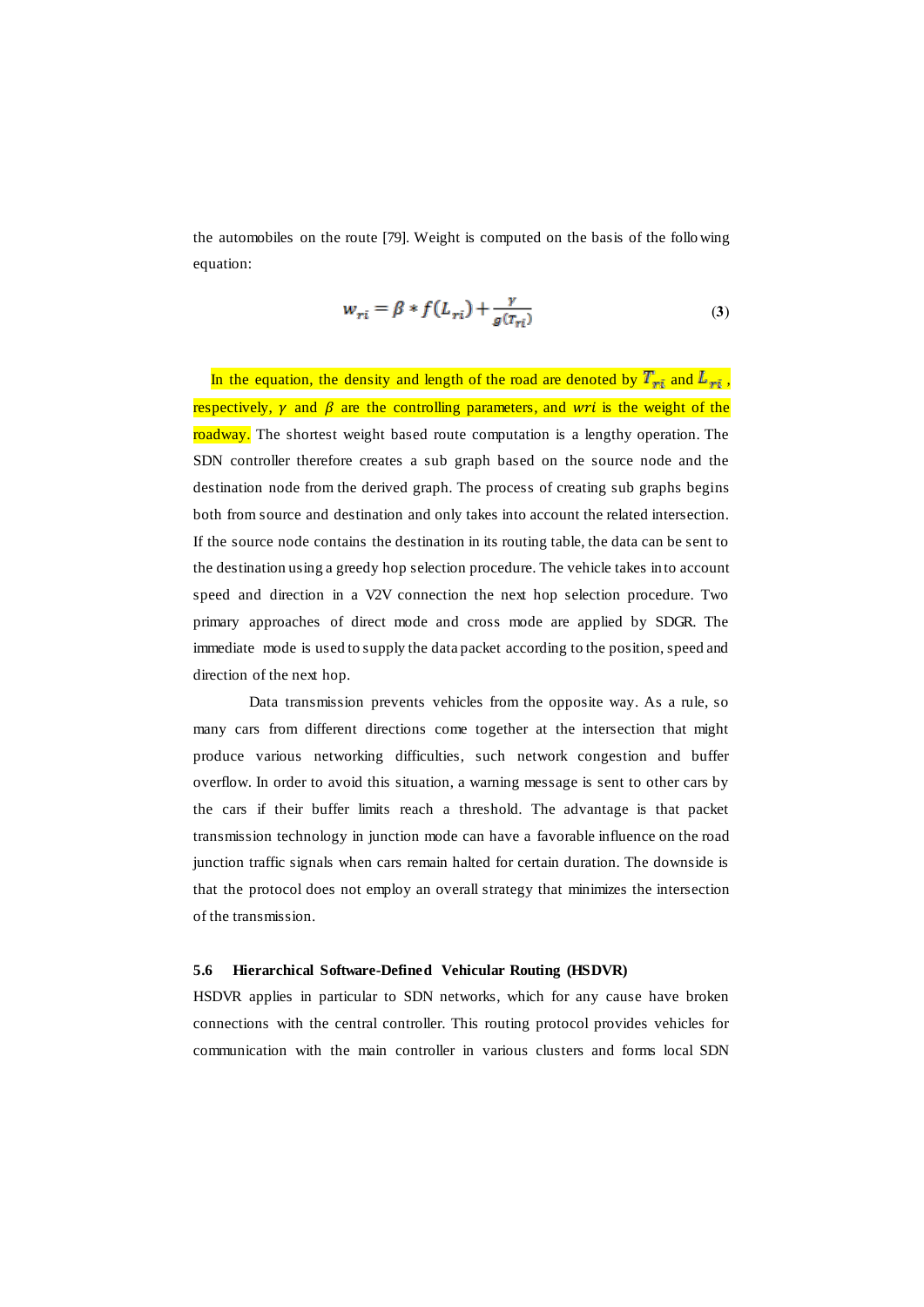domains [80]. With the assistance of beacon messages the clusters are built. The beacon transmissions contain vehicle geo-location, speed and direction. In HSDVR there are two major controllers: local and main controllers. The cluster head is regarded a local control unit and a major control unit is considered the principal control unit of the central architecture. The controller uses two control packets, namely request path packet and route info packet, in order to transfer data from source into destination. A path packet is requested for the source vehicle to go to the destination route [81-89].

The route info packet is the same one in which the route request packet has been received by the destination. The host verifies if the destination route is known or not before the request path is broadcast. The host redirects packets to the target node if the host holds the details of the intended node in the route table. If the host car has no target information, it will examine whether or not it is a controller. If the host is a controller, it will try to figure out the gates through which it may reach the target. This protocol benefits from filtering algorithms to discover the gates to the destination, which decrease the overhead transport and the drawback, which is not so good for sparse road conditions.

#### **6. Conclusion**

Emergence of SDN technology made tremendous changes in wireless community like network design support, end user support, programmability, routing overhead minimization and less cost. Advancement, ease of deployment and adverse benefits of using this in conventional network design and protocol operation leads to grab the attention by researchers. SDN now playing a crucial role in all aspects and gain more advantages in interoperability of the network, network management, security, energy efficiency, topology control and etc., The proposed article gives a clear overview on challenges and opportunities of MANET and the types of AHN. The need of routing protocols and different categories of routing in MANET are tabulated. Classification of AHN with respect to the application scenario was presented with architectural components. SDN based network routing protocols for various application scenarios are explained with its pros and corns.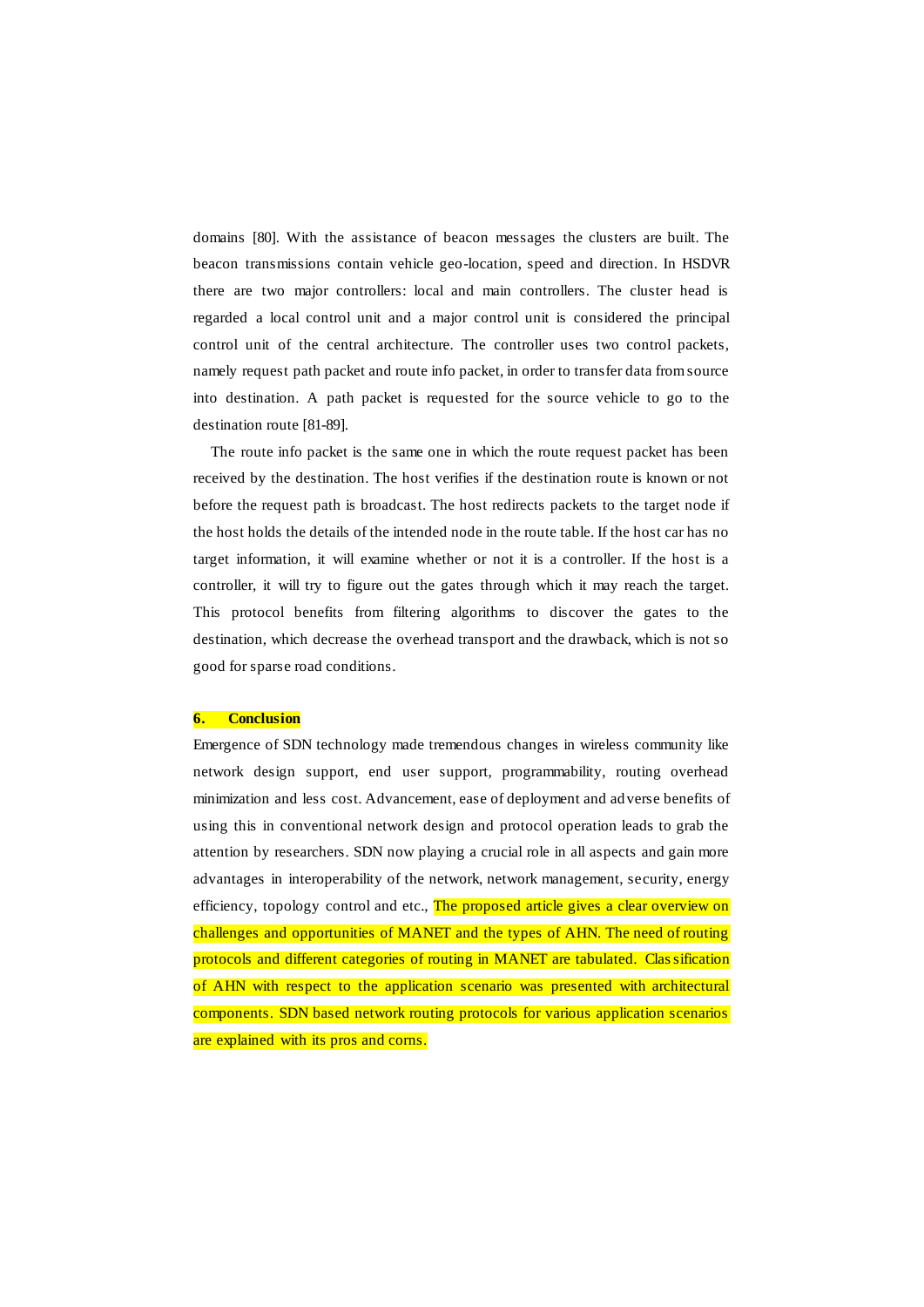This work gives an insight of researchers to address the open issues in AHN. In future, this work can be expanded with more routing parameters and application need for categorizing the routing protocols proposed for SDN based routing in AHN. Application specific requirements for SDN for routing protocols design in WSN will be described to give a clear overview of researchers to identify the problems in design aspects.

#### **References**

- 1. Helen, D., & Arivazhagan, D. (2014). Applications, advantages and challenges of ad-hoc networks. *Journal of Academia and Industrial Research (JAIR)*, *2*(8), 453-457.
- 2. Raza, N., Aftab, M. U., Akbar, M. Q., Ashraf, O., & Irfan, M. (2016). Mobile networks applications and its challenges. *Communications and Network*, *8*(3), 131-136.
- 3. Pandey, M. A. (2015). Introduction to Mobile Ad Hoc Network. *International Journal of Scientific and Research Publications*, *5*(5), 1-6.
- 4. Chitkara, M., & Ahmad, M. W. (2014). Review on manet: characteristics, challenges, imperatives and routing protocols. *International journal of computer science and mobile computing*, *3*(2), 432-437.
- 5. Kirubasri, G., Maheswari, U., & Venkatesh, R. (2014). A survey on hierarchical cluster based routing protocols for wireless multimedia sensor networks. *Journal of Convergence Information Technology*, *9*(6), 19.
- 6. Sennan, S., Somula, R., Luhach, A. K., Deverajan, G. G., Alnumay, W., Jhanjhi, N. Z., ... & Sharma, P. (2020). Energy efficient optimal parent selection based routing protocol for Internet of Things using firefly optimization algorithm. *Transactions on Emerging Telecommunications Technologies*, e4171.
- 7. Zemrane, H., Baddi, Y., & Hasbi, A. (2019). Mobile adhoc networks for intelligent transportation system: comparative analysis of the routing protocols. *Procedia Computer Science*, *160*, 758-765.
- 8. Mishra, V. K., Dusia, A., & Sethi, A. (2018). *Routing in software-defined mobile ad hoc networks (sd-manet)*. US Army Research Laboratory Aberdeen Proving Ground United States.
- 9. Sennan, S., Ramasubbareddy, S., Balasubramaniyam, S., Nayyar, A., Abouhawwash, M., & Hikal, N. A. (2021). T2FL-PSO: Type-2 Fuzzy Logic-Based Particle Swarm Optimization Algorithm Used to Maximize the Lifetime of Internet of Things. *IEEE Access*, *9*, 63966- 63979.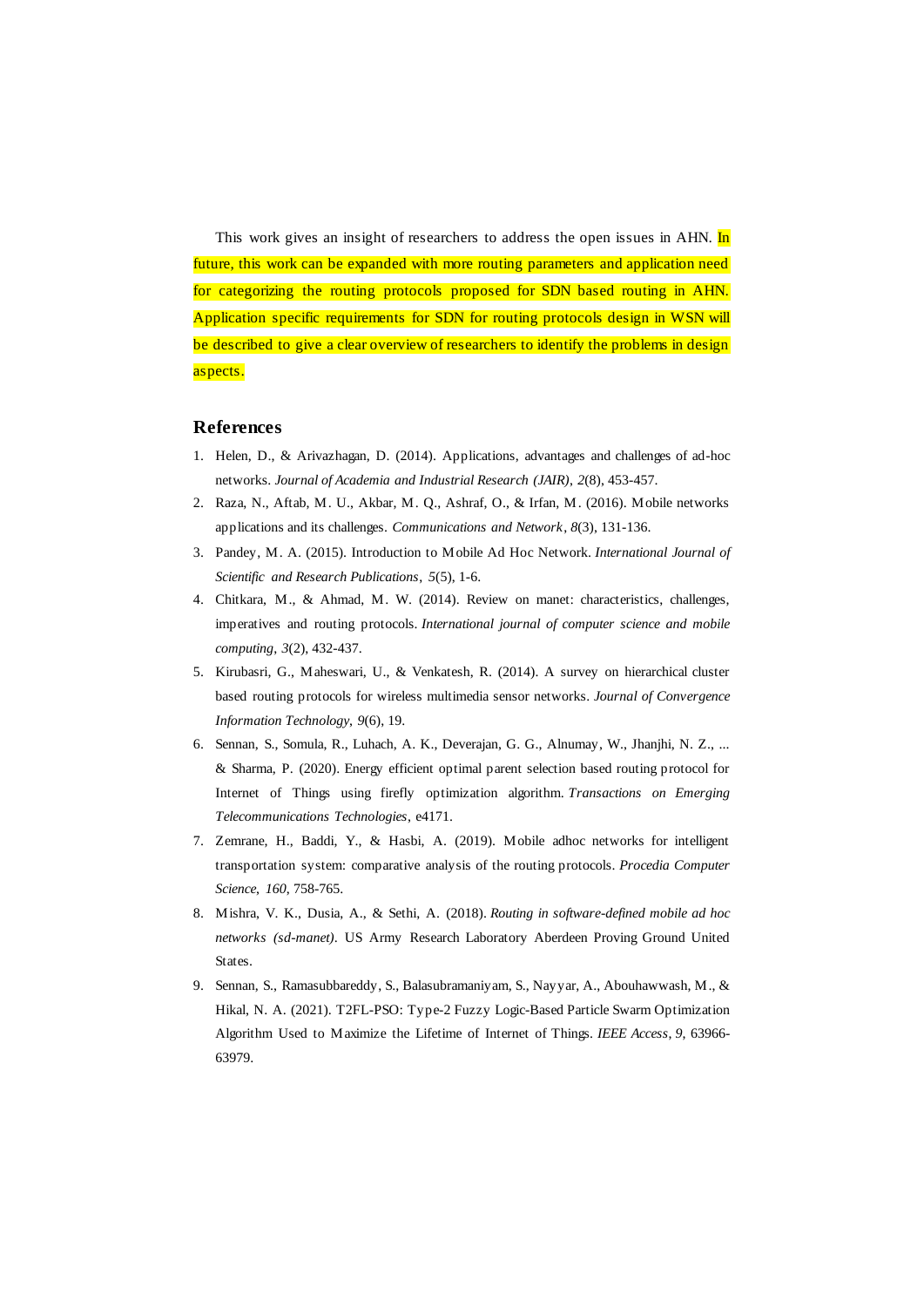- 10. Kirubasri, G., & Maheswari, N. U. (2016). A study on hardware and software link quality metrics for wireless multimedia sensor networks. *International Journal of Advanced Networking and Applications*, *8*(3), 3103.
- 11. Sennan, S., Balasubramaniyam, S., Luhach, A. K., Ramasubbareddy, S., Chilamkurti, N., & Nam, Y. (2019). Energy and Delay Aware Data Aggregation in Routing Protocol for Internet of Things. *Sensors*, *19*(24), 5486
- 12. Rajeswari, A. R. (2020). A mobile Ad hoc network routing protocols: a comparative study. In *Recent Trends in Communication Networks*. IntechOpen.
- 13. Kirubasri, G. (2021). A Contemporary Survey on Clustering Techniques for Wireless Sensor Networks, *Turkish Journal of Computer and Mathematics Education (TURCOMAT)*, *12*(11), 5917-5927
- 14. Sankar, S., Srinivasan, P., Luhach, A. K., Somula, R., &Chilamkurti, N. (2020). Energy aware grid-based data aggregation scheme in routing protocol for agricultural internet of things. *Sustainable Computing: Informatics and Systems*, *28*, 100422.
- 15. Kirubasri, G., Maheswari, N. U., & Venkatesh, R. (2018). Novel energy efficient predictive link quality based reliable routing for wireless multimedia bio-sensor networks in biomedical invention research and bionic utilities monitoring application. *International Journal of Biomedical Engineering and Technology*, *26*(3-4), 219-236.
- 16. Rani, S., & Ahmed, S. H. (2015). Multi-hop routing in wireless sensor networks: an overview, taxonomy, and research challenges.
- 17. Navaz, A. S., & Nawaz, D. G. K. (2016). Layer orient time domain density estimation technique based channel assignment in tree structure wireless sensor networks for fast data collection. *June-2016, International Journal of Engineering and Technology, Vol No-8, Issue No-3, pp.–1506-1512*.
- 18. Samanta, S., Singhar, S. S., Gandomi, A. H., Ramasubbareddy, S., &Sankar, S. (2020, September). A WiVi Based IoT Framework for Detection of Human Trafficking Victims Kept in Hideouts. In *International Conference on Internet of Things* (pp. 96-107). Springer, Cham.
- 19. Saini, T. K., & Sharma, S. C. (2019). Prominent unicast routing protocols for mobile ad hoc networks: criterion, classification, and key attributes. *Ad Hoc Networks*, *89*, 58-77.
- 20. Kirubasri, G. (2020). A Machine Learning Model for Improved Prediction of Alzheimer's Progression, *International Journal of Advanced Science and Technology,* 29(6), 4204 – 4215.
- 21. Ragab, A. R. (2020). A New Classification for Network. *iJIM*, *14*(14), 215.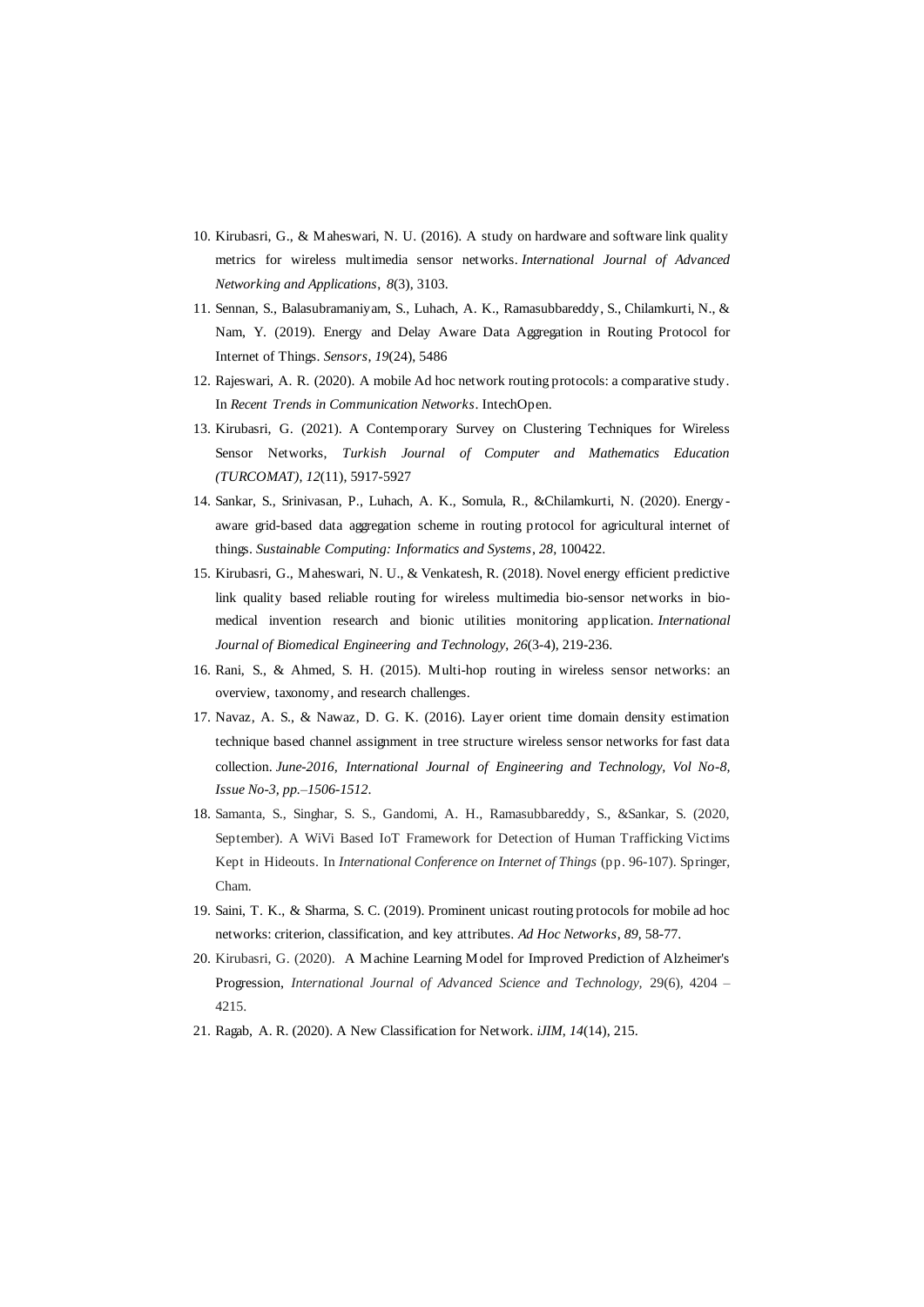- 22. Boukerche, A., Turgut, B., Aydin, N., Ahmad, M. Z., Bölöni, L., & Turgut, D. (2011). Routing protocols in ad hoc networks: A survey. *Computer networks*, *55*(13), 3032-3080.
- 23. Sankar, S., &Srinivasan, P. (2019). Fuzzy Sets Based Cluster Routing Protocol for Internet of Things. *International Journal of Fuzzy System Applications (IJFSA)*, *8*(3), 70-93.
- 24. Sankar, S., &Srinivasan, P. (2020). Enhancing the Mobility Support in Internet of Things. *International Journal of Fuzzy System Applications (IJFSA)*, *9*(4), 1-20
- 25. Kirubasri, M. G., UmaMaheswari, N., & Venkatesh, R. (2017). A Robust Intra-Cluster Communication For Wireless Multimedia Sensor Networks Using Link Quality Analysis. *International Journal of Pure and Applied Mathematics*, *117*(8), 149-154.
- 26. Misra, P. (1999). Routing protocols for ad hoc mobile wireless networks. *Courses Notes, available at http://www. cis. ohio-state. edu/~ jain/cis788-99/adhoc\_routing/index. html*.
- 27. Xia, W., Wen, Y., Foh, C. H., Niyato, D., & Xie, H. (2014). A survey on software-defined networking. *IEEE Communications Surveys & Tutorials*, *17*(1), 27-51.
- 28. Mishra, B., Jena, D., Somula, R., &Sankar, S. (2020). Secure Key Storage and Access Delegation Through Cloud Storage. *International Journal of Knowledge and Systems Science (IJKSS)*, *11*(4), 45-64
- 29. Han, Z. J., & Ren, W. (2014). A novel wireless sensor networks structure based on the SDN. *International Journal of Distributed Sensor Networks*, *10*(3), 874047.
- 30. da Silva Santos, L. F., de Mendonça Júnior, F. F., & Dias, K. L. (2017, November). μSDN: An SDN-Based Routing Architecture for Wireless Sensor Networks. In *2017 VII Brazilian Symposium on Computing Systems Engineering (SBESC)* (pp. 63-70). IEEE.
- 31. Hadley, M., Nicol, D., & Smith, R. (2017, March). Software-defined networking redefines performance for ethernet control systems. In *Power and Energy Automation Conference*.
- 32. Kreutz, D., Ramos, F. M., Verissimo, P. E., Rothenberg, C. E., Azodolmolky, S., & Uhlig, S. (2014). Software-defined networking: A comprehensive survey. *Proceedings of the IEEE*, *103*(1), 14-76.
- 33. Sankar, S., &Srinivasan, P. (2018). Multi-layer cluster based energy aware routing protocol for internet of things. *Cybernetics and information technologies*, *18*(3), 75-92.
- 34. Kirubasri, G. (2021). Energy Efficient Routing using Machine Learning based Link Quality Estimation for WMSNs, *Turkish Journal of Computer and Mathematics Education (TURCOMAT)*, *12*(11), 3767-3775.
- 35. Jammal, M., Singh, T., Shami, A., Asal, R., & Li, Y. (2014). Software defined networking: State of the art and research challenges. *Computer Networks*, *72*, 74-98.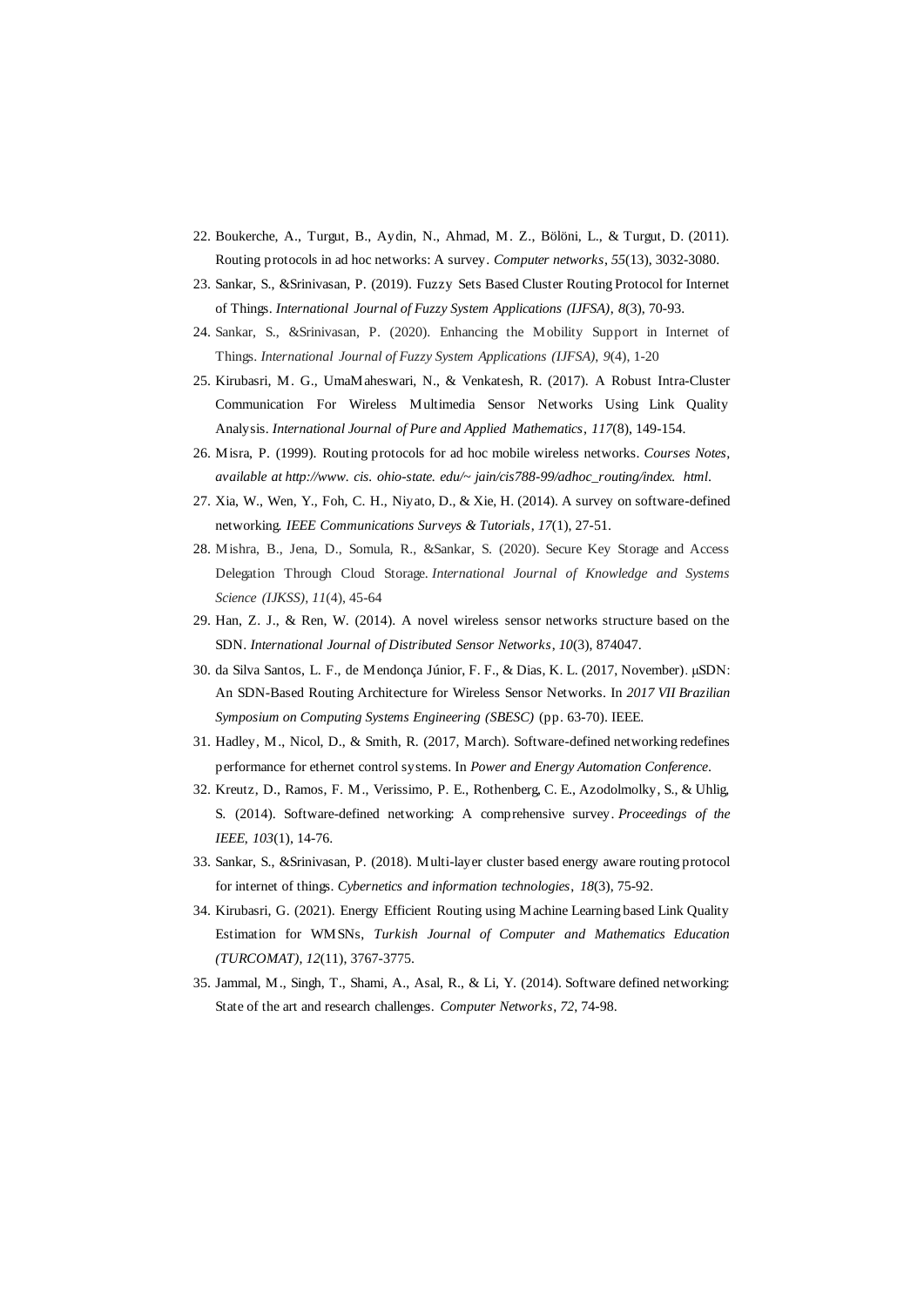- 36. Hans, C. Y., Quer, G., & Rao, R. R. (2017, May). Wireless SDN mobile ad hoc network: From theory to practice. In *2017 IEEE International Conference on Communications (ICC)* (pp. 1-7). IEEE.
- 37. Poularakis, K., Qin, Q., Marcus, K. M., Chan, K. S., Leung, K. K., & Tassiulas, L. (2019, June). Hybrid sdn control in mobile ad hoc networks. In *2019 IEEE International Conference on Smart Computing (SMARTCOMP)* (pp. 110-114). IEEE.
- 38. Sankar, S., &Srinivasan, P. (2016). Internet of things (iot): A survey on empowering technologies, research opportunities and applications. *International Journal of Pharmacy and Technology*, *8*(4), 26117-26141.
- 39. Poularakis, K., Iosifidis, G., & Tassiulas, L. (2018). SDN-enabled tactical ad hoc networks: Extending programmable control to the edge. *IEEE Communications Magazine*, *56*(7), 132- 138.
- 40. Shukla, V. S. (2015, March). SDN transport architecture and challenges. In *Optical Fiber Communication Conference* (pp. W4J-1). Optical Society of America.
- 41. Schaller, S., & Hood, D. (2017). Software defined networking architecture standardization. *Computer Standards & Interfaces*, *54*, 197-202.
- 42. Sankar, S., Srinivasan, P., Ramasubbareddy, S., &Balamurugan, B. (2020). Energy -aware multipath routing protocol for internet of things using network coding techniques. *International Journal of Grid and Utility Computing*, *11*(6), 838-846
- 43. https://www.opennetworking.org/sdn-resources/sdn-definition.
- 44. Kiruthika S, Kirubasri G. (2020). Sentiment Analysis for Product Improvement in e-Commerce Sites – A Simulation. International Journal of Advanced Science and Technology, 29(06), 4245 - 4252
- 45. https://www.datacenterknowledge.com/archives/2013/07/26/7-software-definednetworking-considerations/
- 46. Sankar, S., &Srinivasan, P. (2018). Energy and load aware routing protocol for internet of things. *International Journal of Advances in Applied Sciences (IJAAS)*, *7*(3), 255-264.
- 47. Liyanage, M., Gurtov, A., & Ylianttila, M. (Eds.). (2015). *Software defined mobile networks (SDMN): beyond LTE network architecture*. John Wiley & Sons.
- 48. Royer, E.M.; Chai-Keong Toh (1999). "A review of current routing protocols for ad hoc mobile wireless networks by EM Royer, CK Toh in IEEE Personal Communications, 1999". *IEEE Personal Communications*. **6** (2): 46–55.
- 49. Kiruthika S, Kirubasri G. (2020). Improving the Efficiency of a Dual Corpus Text To Speech Synthesis System Using a Prefetch Buffer. International Journal of Advanced Science and Technology, 29(06), 4253 - 4258.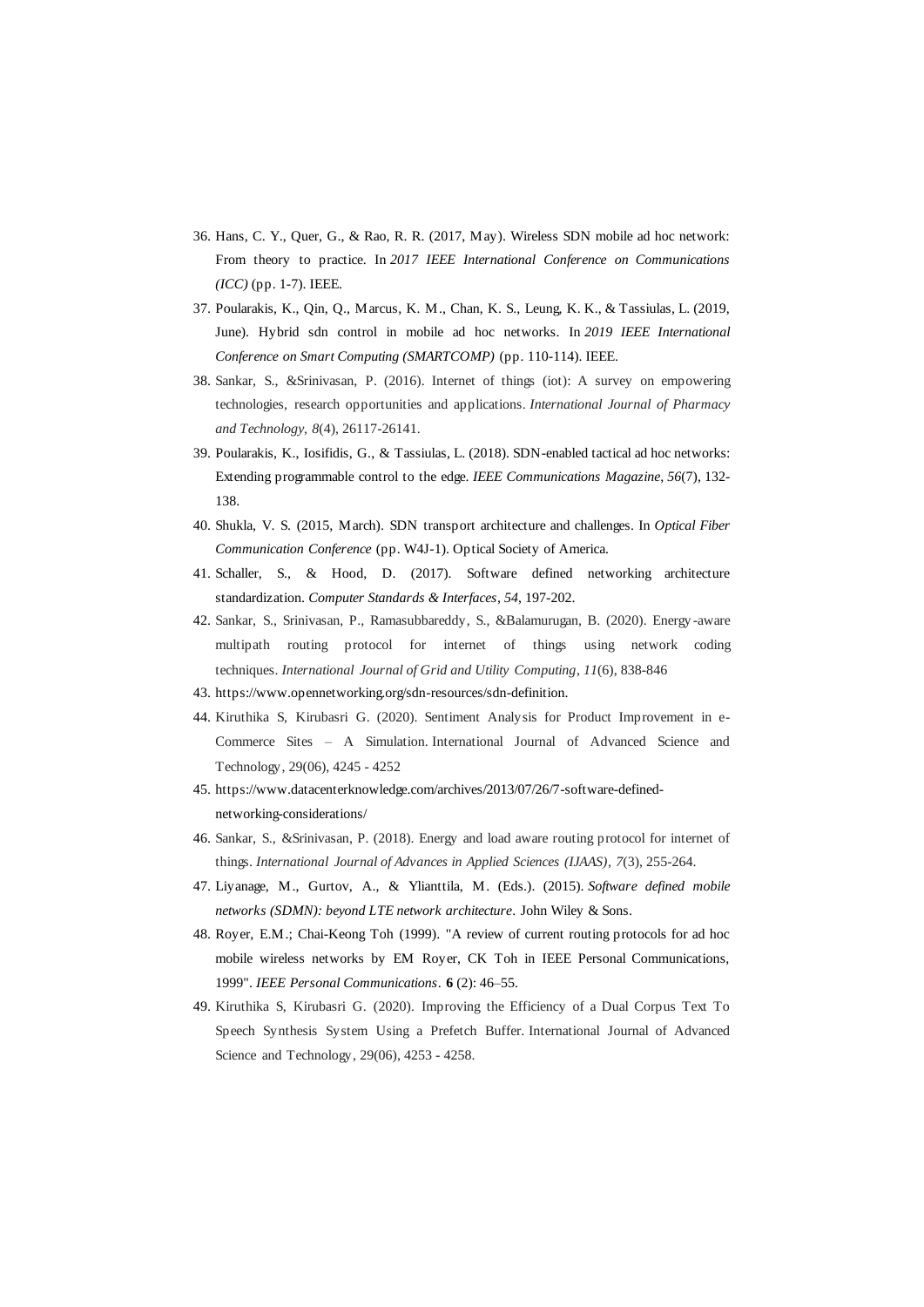- 50. Bakhshi, T. (2017). State of the art and recent research advances in software defined networking. *Wireless Communications and Mobile Computing*, *2017*.
- 51. Tayyaba, S. K., Shah, M. A., Khan, O. A., & Ahmed, A. W. (2017, July). Software defined network (sdn) based internet of things (iot) a road ahead. In *Proceedings of the International Conference on Future Networks and Distributed Systems* (pp. 1-8).
- 52. Nkenyereye, L., Nkenyereye, L., Islam, S. M., Choi, Y. H., Bilal, M., & Jang, J. W. (2019). Software-defined network-based vehicular networks: A position paper on their modeling and implementation. *Sensors*, *19*(17), 3788.
- 53. Sankar, S., Somula, R., Kumar, R. L., Srinivasan, P., & Jayanthi, M. A. (2021). Trust-Aware Routing Framework for Internet of Things. *International Journal of Knowledge and Systems Science (IJKSS)*, *12*(1), 48-59.
- 54. Sankar, S., Ramasubbareddy, S., Chen, F., & Gandomi, A. H. (2020, December). Energy Efficient Cluster-based Routing Protocol in Internet of Things Using Swarm Intelligence. In *2020 IEEE Symposium Series on Computational Intelligence (SSCI)* (pp. 219-224). IEEE.
- 55. Sennan, S., Ramasubbareddy, S., Luhach, A. K., Nayyar, A., & Qureshi, B. (2020). CT-RPL: Cluster Tree Based Routing Protocol to Maximize the Lifetime of Internet of Things. *Sensors*, *20*(20), 5858.
- 56. Sankar, S., & Srinivasan, P. (2018). Internet of Things based digital lock system. *Journal of Computational and Theoretical Nanoscience*, *15*(9-10), 2758-2763.
- 57. Sankar, S., Srinivasan, P., & Saravanakumar, R. (2018). Internet of things based ambient assisted living for elderly people health monitoring. *Research Journal of Pharmacy and Technology*, *11*(9), 3900-3904.
- 58. Sankar, S., & Srinivasan, P. (2017). Composite metric based energy efficient routing protocol for internet of things. *International Journal of Intelligent Engineering and Systems*, *10*(5), 278-286.
- 59. Hakiri, A., Gokhale, A., Berthou, P., Schmidt, D. C., & Gayraud, T. (2014). Softwaredefined networking: Challenges and research opportunities for future internet. *Computer Networks*, *75*, 453-471.
- 60. Mirza, S., & Bakshi, S. Z. (2018). Introduction to MANET. *International research journal of engineering and technology*, *5*(1), 17-20.
- 61. Liu, Q., Cheng, L., Alves, R., Ozcelebi, T., Kuipers, F., Xu, G., ... & Chen, S. (2021). Cluster-based flow control in hybrid software-defined wireless sensor networks. *Computer Networks*, *187*, 107788.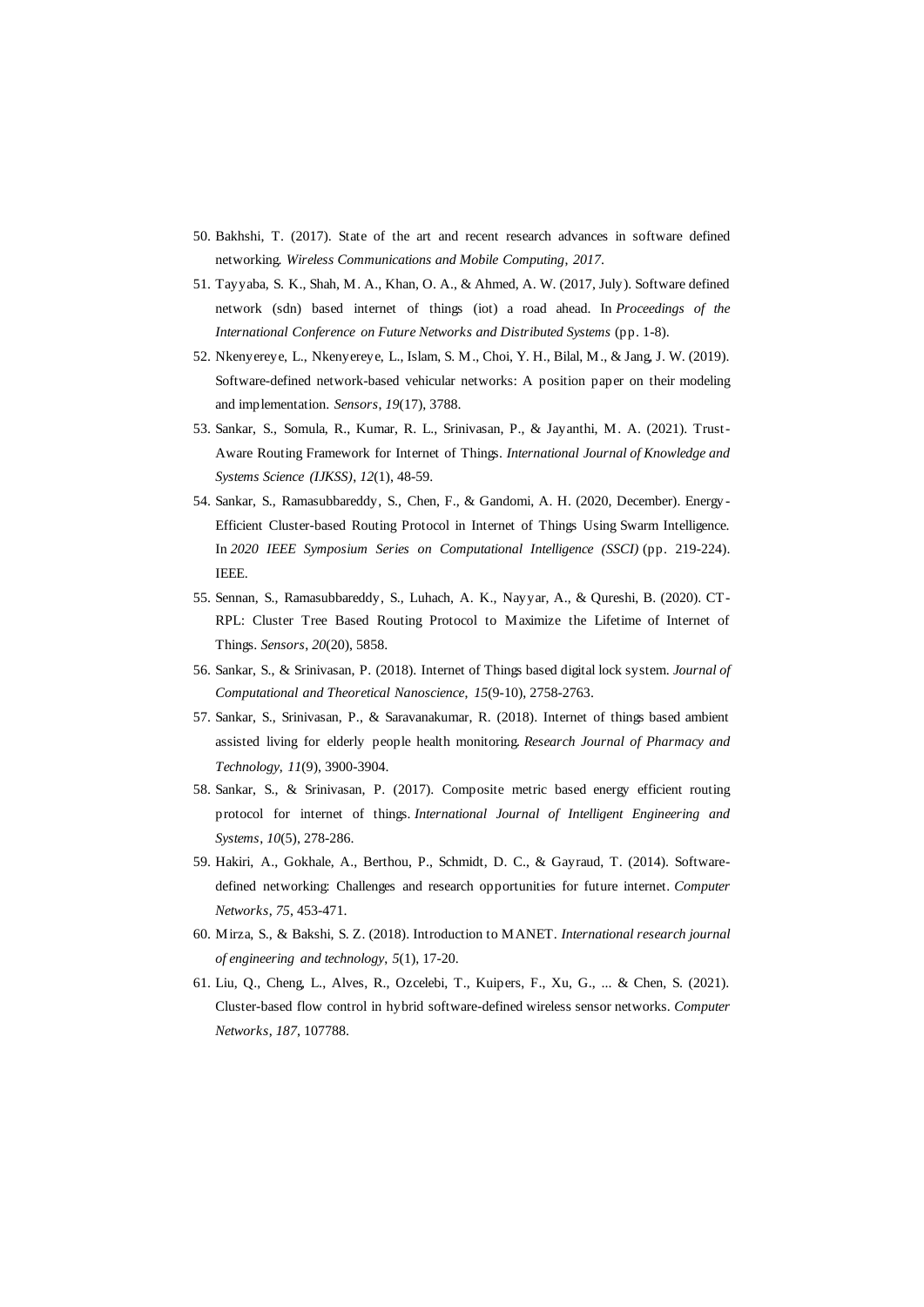- 62. Rezaee, M., & Moghaddam, M. H. Y. (2019). SDN-based quality of service networking for wide area measurement system. *IEEE Transactions on Industrial Informatics*, *16*(5), 3018- 3028.
- 63. Abdelltif, A. A., Ahmed, E., Fong, A. T., Gani, A., & Imran, M. (2018). SDN-based load balancing service for cloud servers. *IEEE Communications Magazine*, *56*(8), 106-111.
- 64. Liu, Q., Cheng, L., Alves, R., Ozcelebi, T., Kuipers, F., Xu, G., ... & Chen, S. (2021). Cluster-based flow control in hybrid software-defined wireless sensor networks. *Computer Networks*, *187*, 107788.
- 65. Bakhshi, T. (2017). State of the art and recent research advances in software defined networking. *Wireless Communications and Mobile Computing*, *2017*.
- 66. Shahdad, S. Y., Sabahath, A., & Parveez, R. (2016, April). Archit ecture, issues and challenges of wireless mesh network. In *2016 International Conference on Communication and Signal Processing (ICCSP)* (pp. 0557-0560). IEEE.
- 67. Clausen, T., Jacquet, P., Adjih, C., Laouiti, A., Minet, P., Muhlethaler, P., ... & Viennot, L. (2003). Optimized link state routing protocol (OLSR).
- 68. Johnson, D., Ntlatlapa, N. S., & Aichele, C. (2008). Simple pragmatic approach to mesh routing using BATMAN.
- 69. Haque, I. T., & Abu-Ghazaleh, N. (2016). Wireless software defined networking: A survey and taxonomy. *IEEE Communications Surveys & Tutorials*, *18*(4), 2713-2737.
- 70. Nascimento, V., Moraes, M., Gomes, R., Pinheiro, B., Abelém, A., Borges, V. C., ... & Cerqueira, E. (2014, November). Filling the gap between software defined networking and wireless mesh networks. In *10th International Conference on Network and Service Management (CNSM) and Workshop* (pp. 451-454). IEEE.
- 71. Rawat, D. B., & Reddy, S. (2016, March). Recent advances on software defined wireless networking. In *SoutheastCon 2016* (pp. 1-8). IEEE.
- 72. Trivedi, H., Tanwar, S., & Thakkar, P. (2018, February). Software defined network-based vehicular adhoc networks for intelligent transportation system: Recent advances and future challenges. In *International Conference on Futuristic Trends in Network and Communication Technologies* (pp. 325-337). Springer, Singapore.
- 73. Dusia, A. (2019). *Software-defined architecture and routing solutions for mobile ad hoc networks* (Doctoral dissertation, University of Delaware).
- 74. Wei, D., Liu, Z., & Cao, H. (2018, October). SRPA: SDN-based routing protocol for ad hoc networks. In *2018 9th International Conference on Information Technology in Medicine and Education (ITME)* (pp. 1012-1017). IEEE.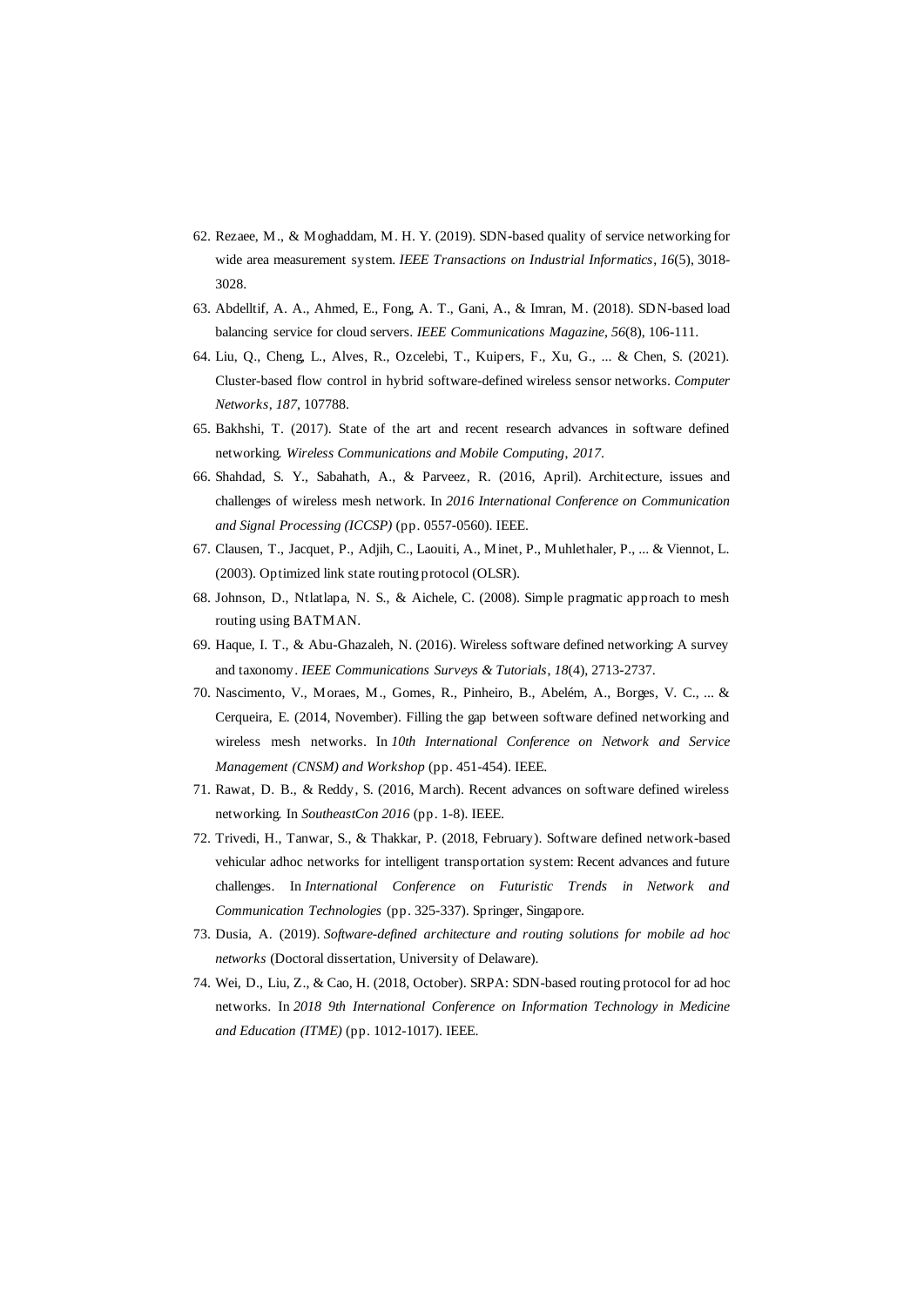- 75. Noorani, N., & Seno, S. A. H. (2018, October). Routing in VANETs based on intersection using SDN and fog computing. In *2018 8th International Conference on Computer and Knowledge Engineering (ICCKE)* (pp. 339-344). IEEE.
- 76. Fu, H., Liu, Y. A., Liu, K. M., & Fan, Y. Y. (2016). An SDN-based congestion-aware routing algorithm over wireless mesh networks. In *Wireless Communication and Sensor Network: Proceedings of the International Conference on Wireless Communication and Sensor Network (WCSN 2015)* (pp. 111-119).
- 77. Ji, X., Yu, H., Fan, G., & Fu, W. (2016, December). SDGR: An SDN-based geographic routing protocol for VANET. In *2016 IEEE International Conference on Internet of Things (iThings) and IEEE Green Computing and Communications (GreenCom) and IEEE Cyber, Physical and Social Computing (CPSCom) and IEEE Smart Data (SmartData)* (pp. 276- 281). IEEE.
- 78. Nazib, R. A., & Moh, S. A Comparative Study on Routing Protocols for Vehicular Ad Hoc Networks Based on Software Defined Networking.
- 79. Sankar, S., &Srinivasan, P. (2018). Mobility and Energy Aware Routing Protocol for Healthcare IoT Application. *Research Journal of Pharmacy and Technology*, *11*(7), 3139- 3144.
- 80. Correia, S., Boukerche, A., & Meneguette, R. I. (2017). An architecture for hierarchical software-defined vehicular networks. *IEEE Communications Magazine*, *55*(7), 80-86.
- 81. Ravi G.,Kashwan K.R., A new routing protocol for energy efficient mobile applications for ad hoc networks, Computers and Electrical Engineering, Vol-48 PP:77-85,DOI: 10.1016/j.compeleceng.2015.03.023,2015 (ECE), Cited – 29
- 82. Usha M.,Kavitha P,Anomaly based intrusion detection for 802.11 networks with optimal features using SVM classifier,*Wireless Networks*, Vol – 23 (8) PP: 2431-2466, DoI: 10.1007/s11276-016-1300-5, 2017, Cited – 16
- 83. Sennan, S., Ramasubbareddy, S., Balasubramaniyam, S., Nayyar, A., Kerrache, C. A., & Bilal, M. MADCR: Mobility Aware Dynamic Clustering-Based Routing Protocol in Internet of Vehicles. *China Communications*, 18(7), 69-85.
- 84. Nayagi, D. S., GG, S., Ravi, V., KR, V., & Sennan, S. REERS: Reliable and energy efficient route selection algorithm for heterogeneous Internet of things applications. *International Journal of Communication Systems*, e4900.
- 85. Kumar, M. S., Sankar, S., Nassa, V. K., Pandey, D., Pandey, B. K., & Enbeyle, W. (2021). Innovation and Creativity for Data Mining Using Computational Statistics. *In Methodologies and Applications of Computational Statistics for Machine Intelligence* (pp. 223-240). IGI Global.
- 86. Revathi, T. K., Sathiyabhama, B., & Sankar, S. (2021). A Deep Learning based approach for Diagnosing Coronary Inflammation with Multi-Scale Coronary Response Dynamic Balloon Tracking (MSCAR-DBT) based artery Segmentation in Coronary Computed